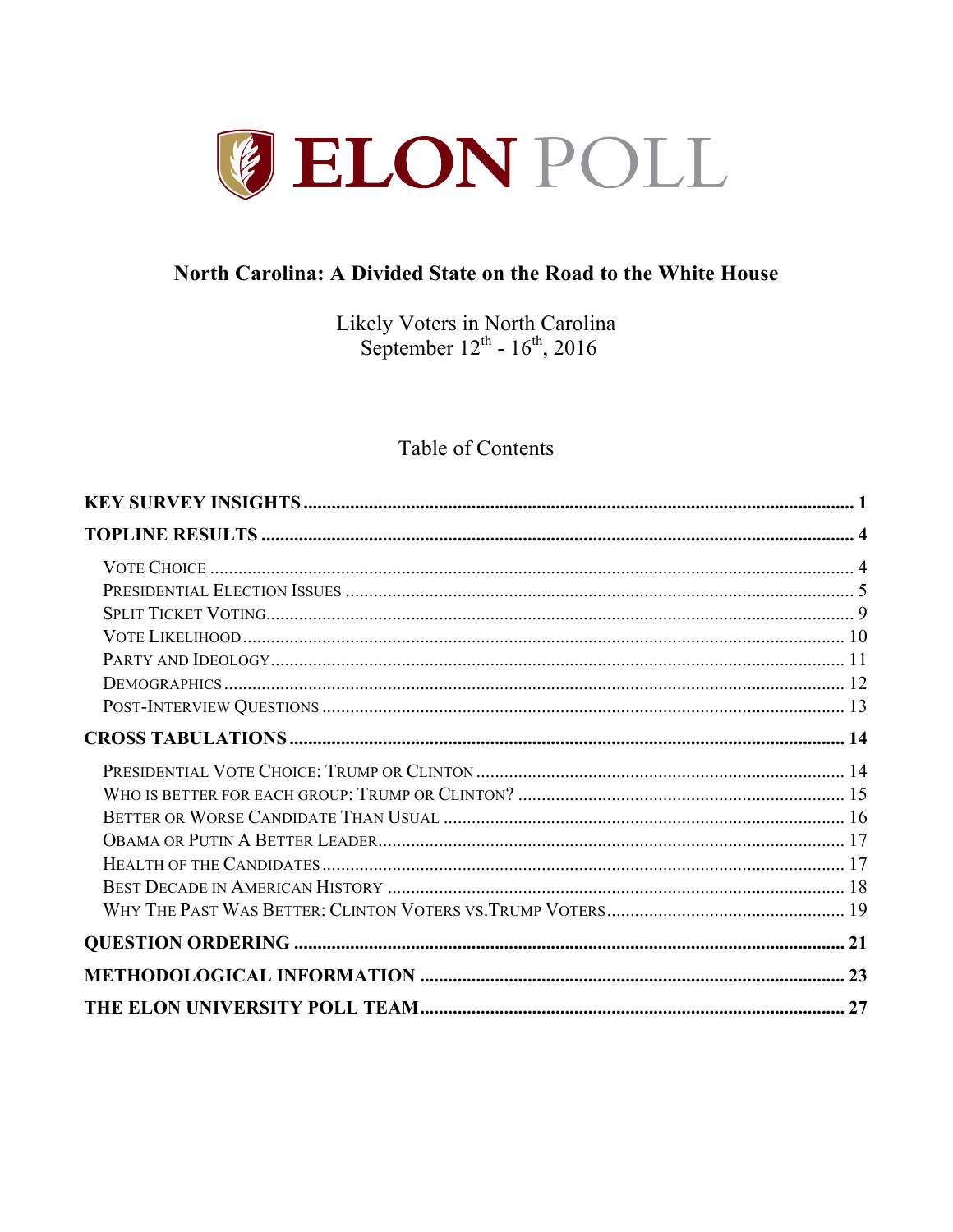

# **Key Survey Insights**

## *What is the current state of the Presidential race?*

The North Carolina Presidential race is extremely close at this point in the campaign. Donald Trump, the Republican nominee, has a slight but statistically insignificant lead of 1.4 percentage points over Hillary Clinton (42.8 percent to 44.2 percent), the Democratic nominee. The Libertarian nominee Gary Johnson is receiving 6.0 percent of the vote, while 5.8 percent of North Carolina voters remain undecided in this race.

Clinton has a significant advantage among black voters, with 98 percent of those surveyed indicating they intend to cast their vote for the Democratic nominee. Trump has a significant advantage among white voters, with 65 percent indicating they intend to cast their vote for the Republican nominee.

Clinton has an advantage among female voters, and Trump among male voters, however, these differences are slight. 45 percent of male voters intend to vote for Clinton, the Democratic nominee, while 47 percent of female voters intend to vote for Trump.

#### **Views of Candidates**

In this survey, we asked a number of questions related to issues that have come up over the course of the Presidential campaign: candidate health, Donald Trump's campaign slogan, "Make America Great Again," the historic nature of Clinton's nomination, which candidate will benefit what groups, and whether voters believe Obama or Putin is a better leader.

#### *If Trump is making America great again, what decade in the past is better than now?*

Likely voters were asked whether they believed there was a time in the United States better than today. A plurality, 31 percent, indicated that no, there was not a better time than today. Two follow-up questions were asked of those who indicated there was a time when America was better: what time period do they think was better than today and why they chose that time period.

The 1980s were the most common decade named by those who believe there was a better time in America, with 22 percent of likely voters named this as the time period they had in mind. 10 percent named the 1990s as a better time than today. Somewhat surprisingly and only 9 percent named the 1950s.

In explaining their reasoning, the most common response for naming any particular time period had to do with the economy. Ronald Reagan was explicitly mentioned as the second most common reason why the 1980s were better than today. Notably, African-Americans and whites differed on which decade they thought was best: 45 percent of African-Americans said "Today" compared to 28 percent of whites. While 12 percent of whites said the 1950s were better than today, 0 percent of African-Americans mentioned the 1950s.

Please note that sample sizes are very small for many of these open-ended question subgroups.

#### *How much of a factor is candidate health?*

In the wake of her pneumonia diagnosis, Clinton's health has been a major campaign story. Thus, it is unsurprising that more voters express that she may not be healthy enough to be president at this time. 56 percent of likely voters believe Clinton will be physically healthy enough to be president, and 77 percent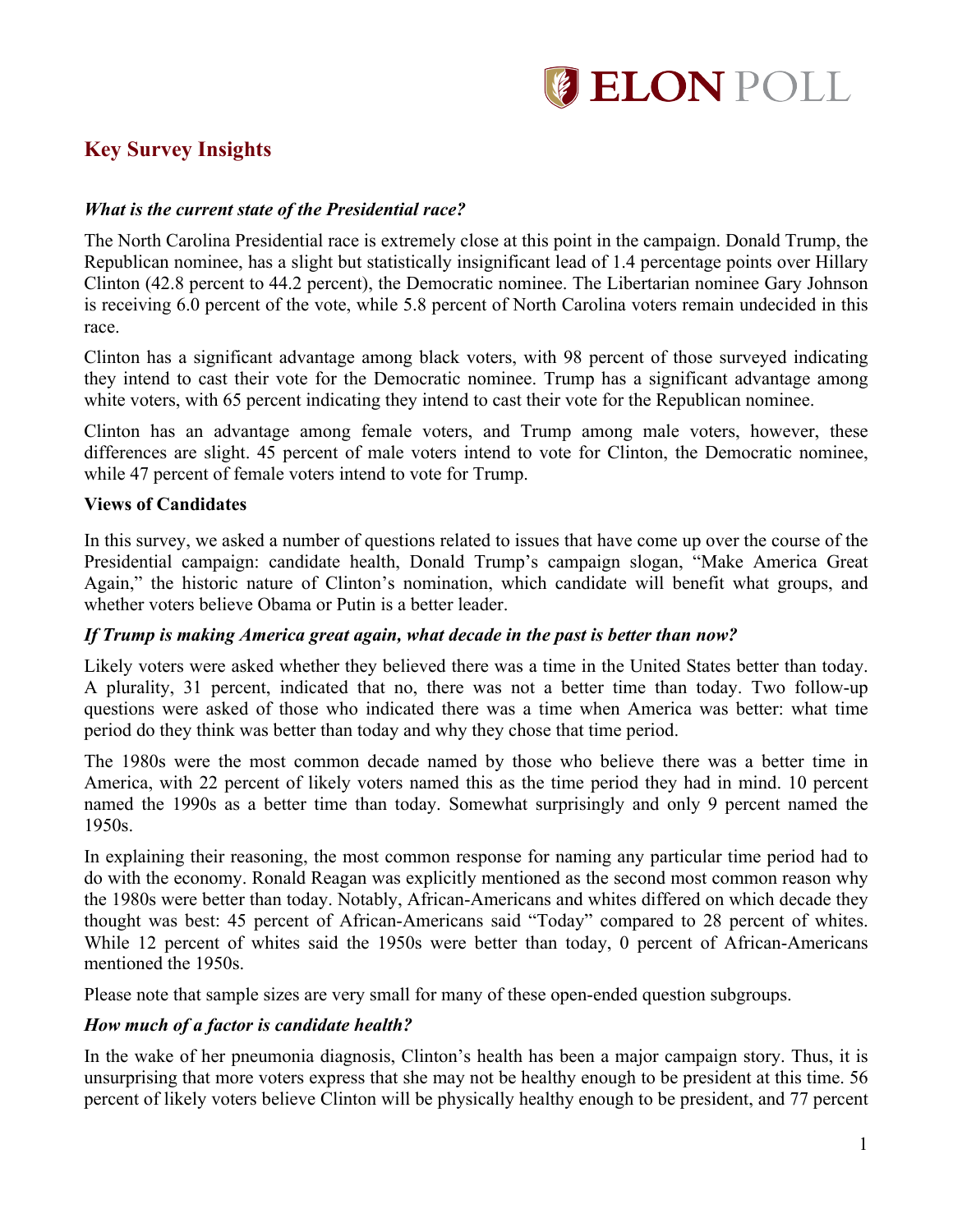

believe Trump will be physically health enough to run the country. These perceptions are highly partisan. Democrats generally feel she will be healthy enough, but a majority of Republicans disagree.

We also asked voters whether they think the candidates have disclosed enough information about their health status, and found that for both candidates, a plurality believe they have not: 47 percent of North Carolina voters believe Clinton has not disclosed enough information, and 45 percent believe Trump has not disclosed enough information about his health status.

#### *Does it matter that Clinton would be the first female president?*

Respondents were asked whether it made any difference to them that Hillary Clinton, if elected, would be the first female president in American history. A strong majority (87 percent) of likely voters indicate that Clinton's gender is not a factor in their voting decision. Only 3 percent indicated her gender makes them less likely to vote for her, and 8 percent indicated that her being a woman made them more likely to vote for her.

#### *Who do voters believe each candidate will benefit?*

In this survey, respondents were read a list of demographic groups, and asked to name whether Trump or Clinton would be better for that group. More voters named Clinton as the candidate most likely to benefit poor people, women, African Americans, and Hispanics and Latinos. More voters named Trump as the candidate most likely to benefit rich people, men, and whites.

Group evaluations are highly associated with vote choice. However, both Clinton and Trump voters agree that Trump would be better for rich people. Perhaps surprisingly given Trump's immigration policies, 75 percent of Trump voters believe he would be better than Clinton for Hispanics and Latinos.

#### *What about Libertarian and Undecided Voters?*

Among undecided voters, when pressed on who they lean more towards, Hillary Clinton has a slight advantage, with 35 percent of undecided voters indicating they would vote for her if they had to choose at this point in the campaign. 18 percent of undecided voters lean toward Trump, and 18 percent lean toward Gary Johnson.

Among Johnson voters, when pressed on who they lean more towards, Donald Trump has a slight advantage, with 33 percent of Johnson voters indicating they would vote for him if they had to choose between Clinton and Trump. 26 percent of Johnson voters indicate they lean towards Clinton, and 24 percent say they are undecided between the two major party nominees.

Please note that sample sizes are very small for these probes.

#### *Do North Carolina voters agree with Trump: Is Putin a better leader than Obama?*

Donald Trump recently said of the Russian president, "It's a very different system and I don't happen to like the system, but certainly, in that system, he's been a leader, far more than our president has been a leader." Voters in North Carolina overall disagree with Trump's position. 60 percent said Obama was a better leader and 23 percent said Putin. Democrats almost unanimously said Obama (94 percent). However, 39 percent of N.C. Republicans said Putin compared to 29 percent who said Obama. 24 percent of Republicans said "don't know" compared to only 2 percent of Democrats.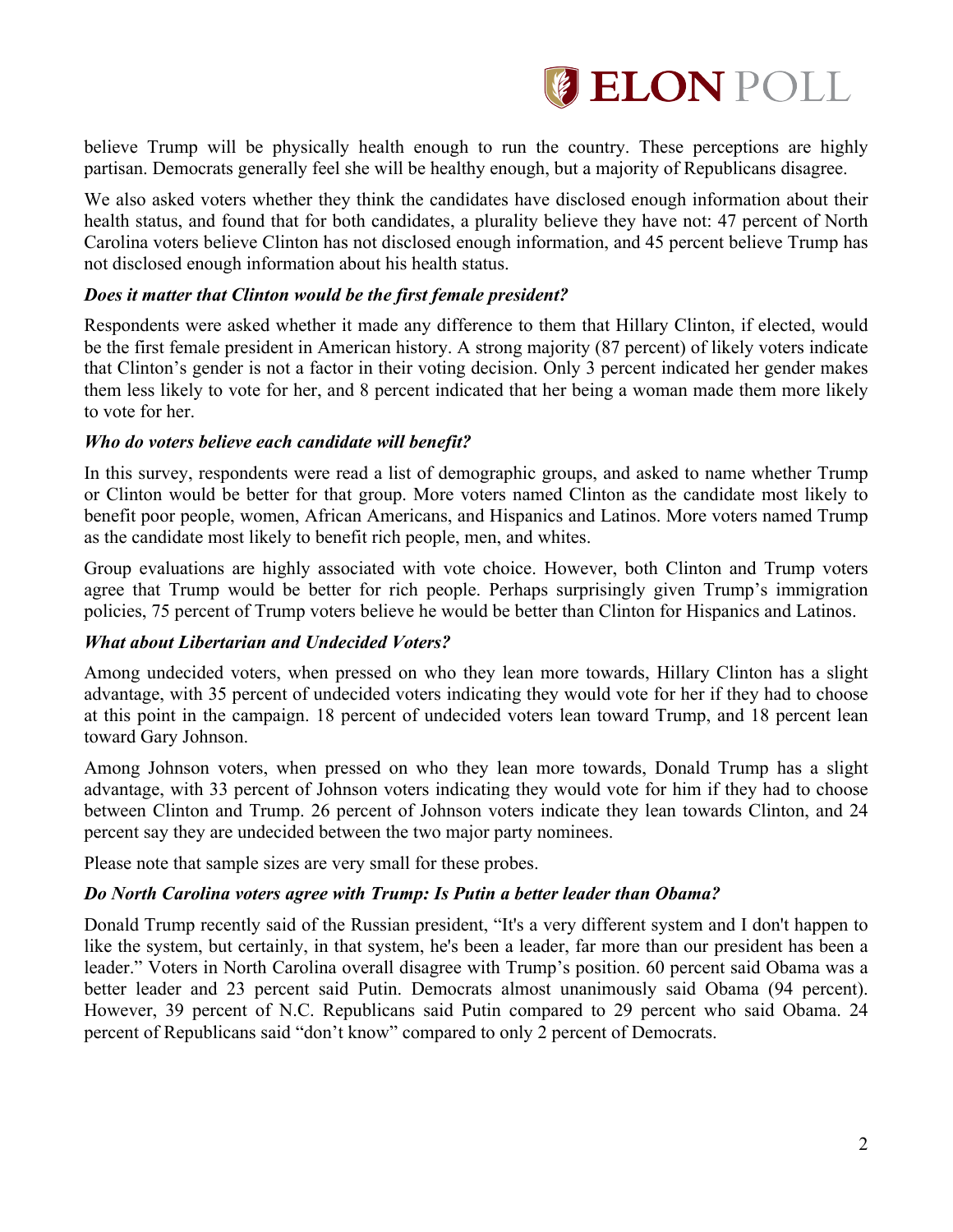

# *Is Split Ticket Voting High This Year?*

Split ticket voting is a relatively rare phenomena according to our results. We asked an open-ended question to ticket splitters about why they were splitting their tickets. A dominant pattern failed to emerge as an explanation.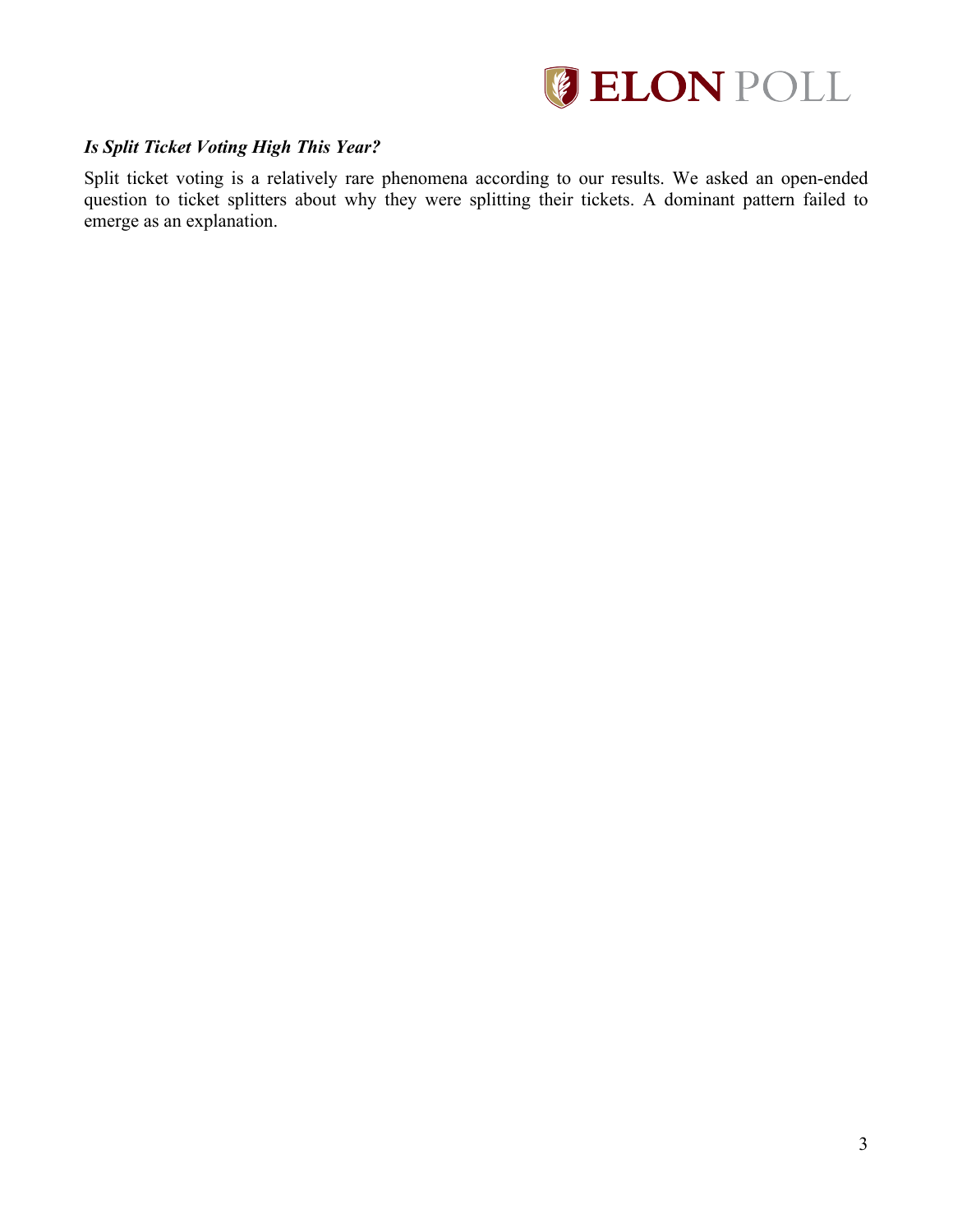

# **Topline Results**

# **Vote Choice**

## *Presidential Race*

If the presidential election were being held today and the candidates were [Hillary Clinton, the Democrat, Donald Trump, the Republican, and Gary Johnson, the Libertarian], who would you vote for?

### *Presidential Race: Undecided Probe*

If you had to choose, who do you lean more towards: [Hillary Clinton, Donald Trump, or Gary Johnson]?

#### *Presidential Race: Johnson Voter Probe*

If you had to choose, who do you lean more towards: [Hillary Clinton or Donald Trump]?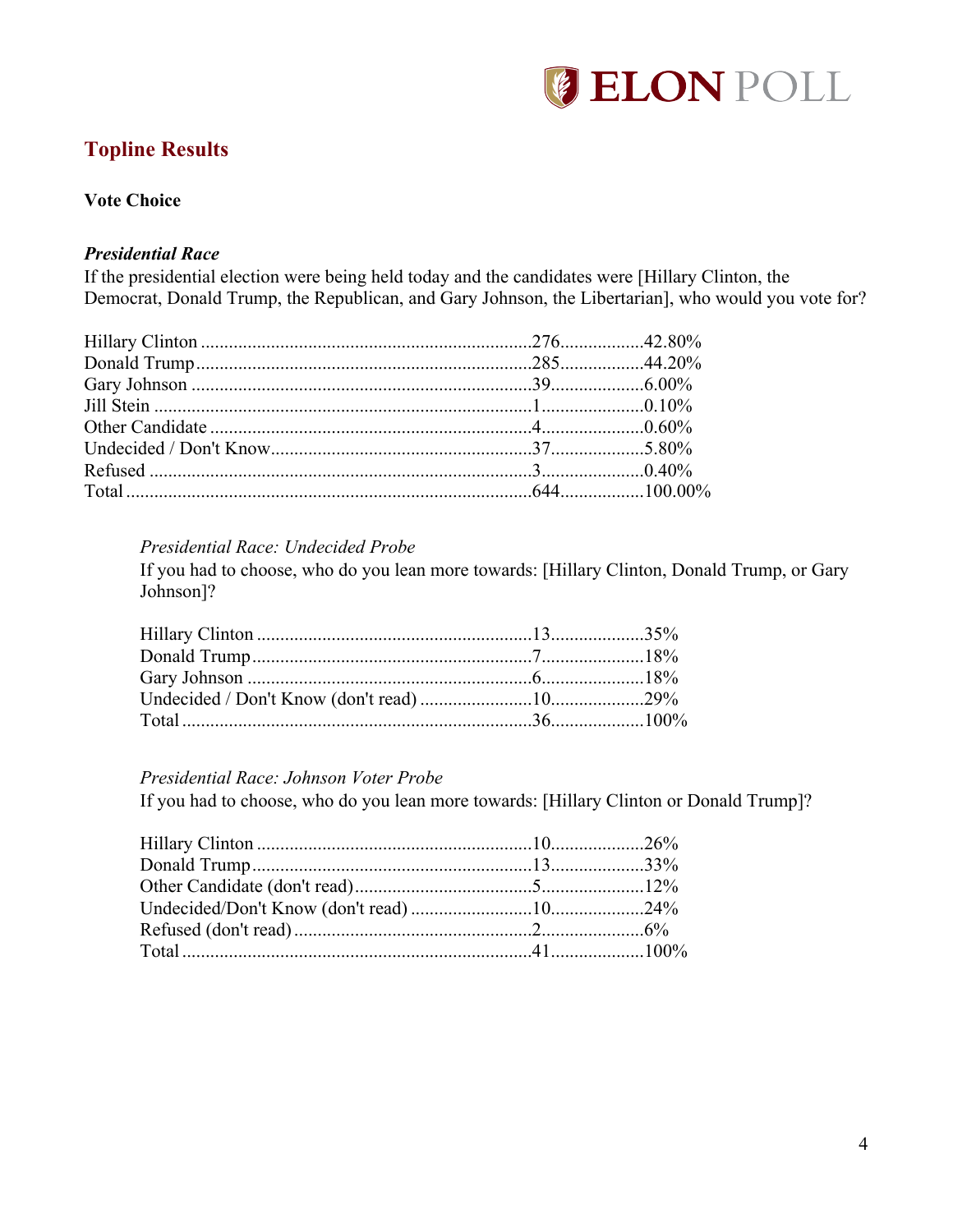

# **Presidential Election Issues**

## **Make America Great Again: Which decade?**

If you had to pick only one decade that was better overall than now, which decade would you choose? (Note: Respondents who indicated there was not a time better overall than now, are coded as "Today" below)

## **Great Again: Why?**

What is one reason why you think culture in the time you said was better than it is now? {See pp.18-19 for detailed results of this open-ended question.}

#### **Trump or Clinton Better for Group**

I'm going to read you a list of demographic groups in the United States, please tell me who you think would be better for each group: [Donald Trump or Hillary Clinton]. [Note: group order was randomized within types: class, gender, and race].

#### Poor people?

#### Middle class people?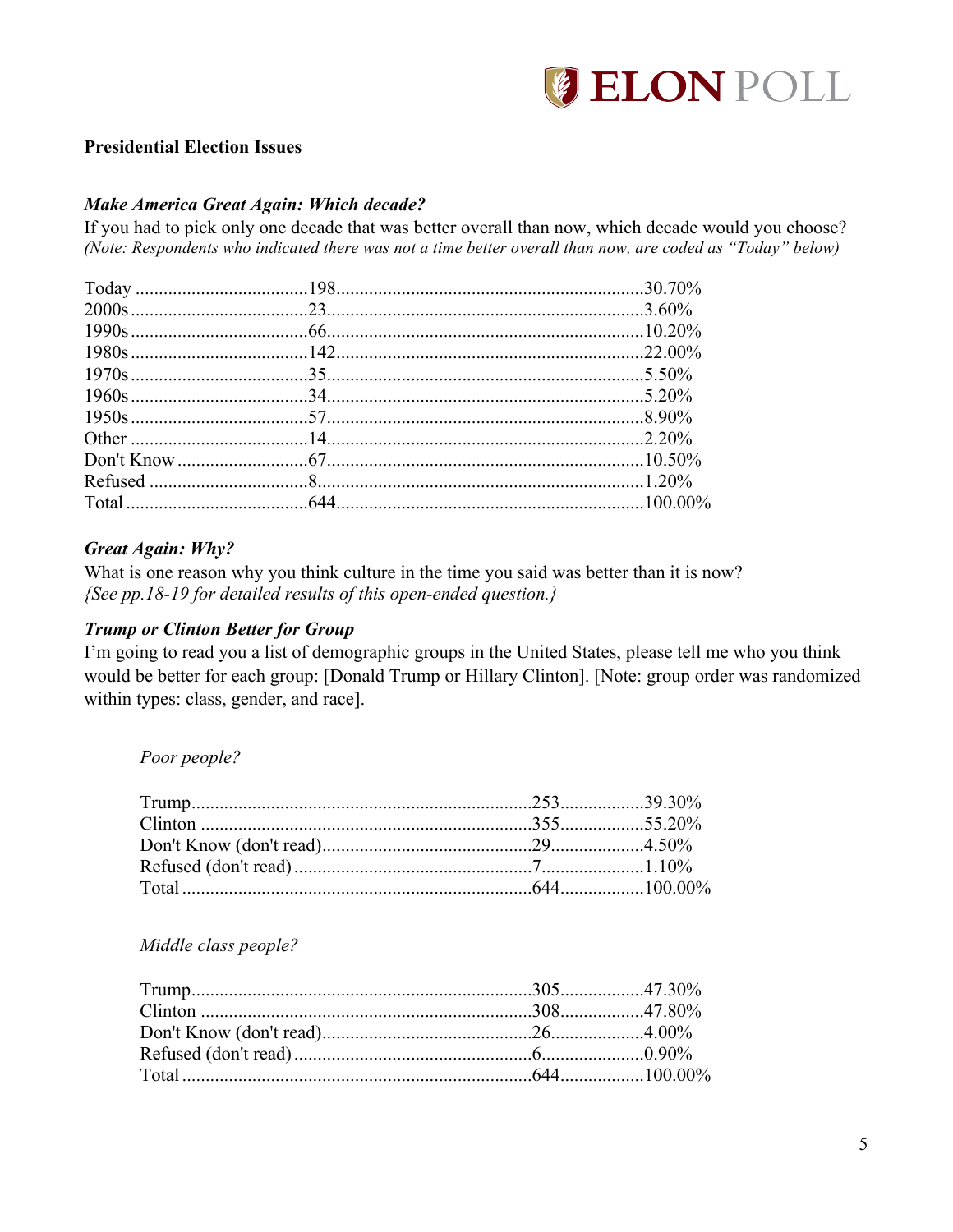

# Rich people?

# Men?

# Women?

# African Americans?

# **Hispanics or Latinos?**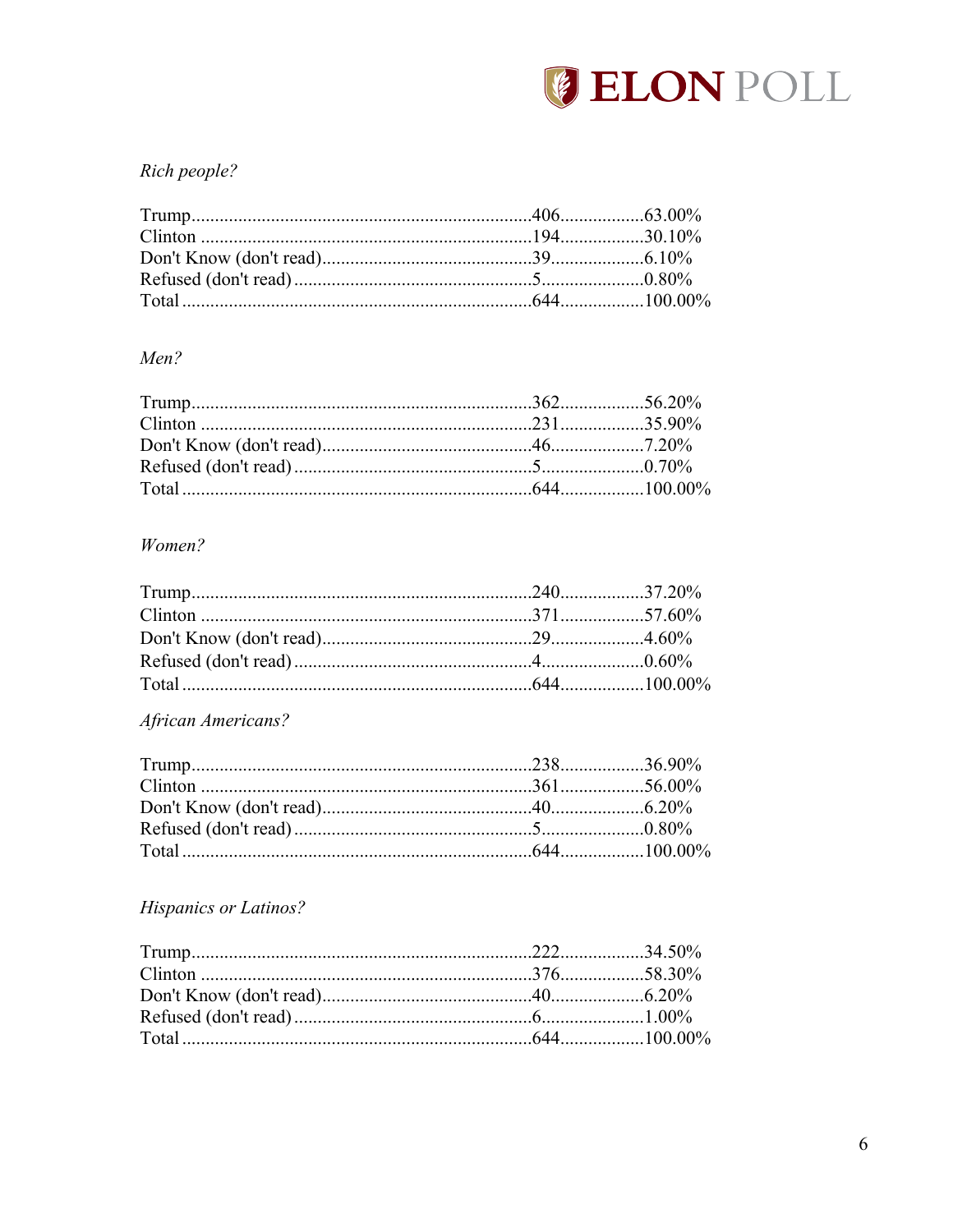

## Whites?

## **Better or Worse Candidate: Clinton**

Do you think Hillary Clinton is a [worse] Democratic candidate than usual, about the same, or [better] than usual?

# **Better or Worse Candidate: Trump**

Do you think Donald Trump is a [worse] Republican candidate than usual, about the same, or [better] than usual?

# **First Female President**

Are you [more or less] likely to vote for Hillary Clinton because she would be the first female president in American history, or does it not make much difference to you either way?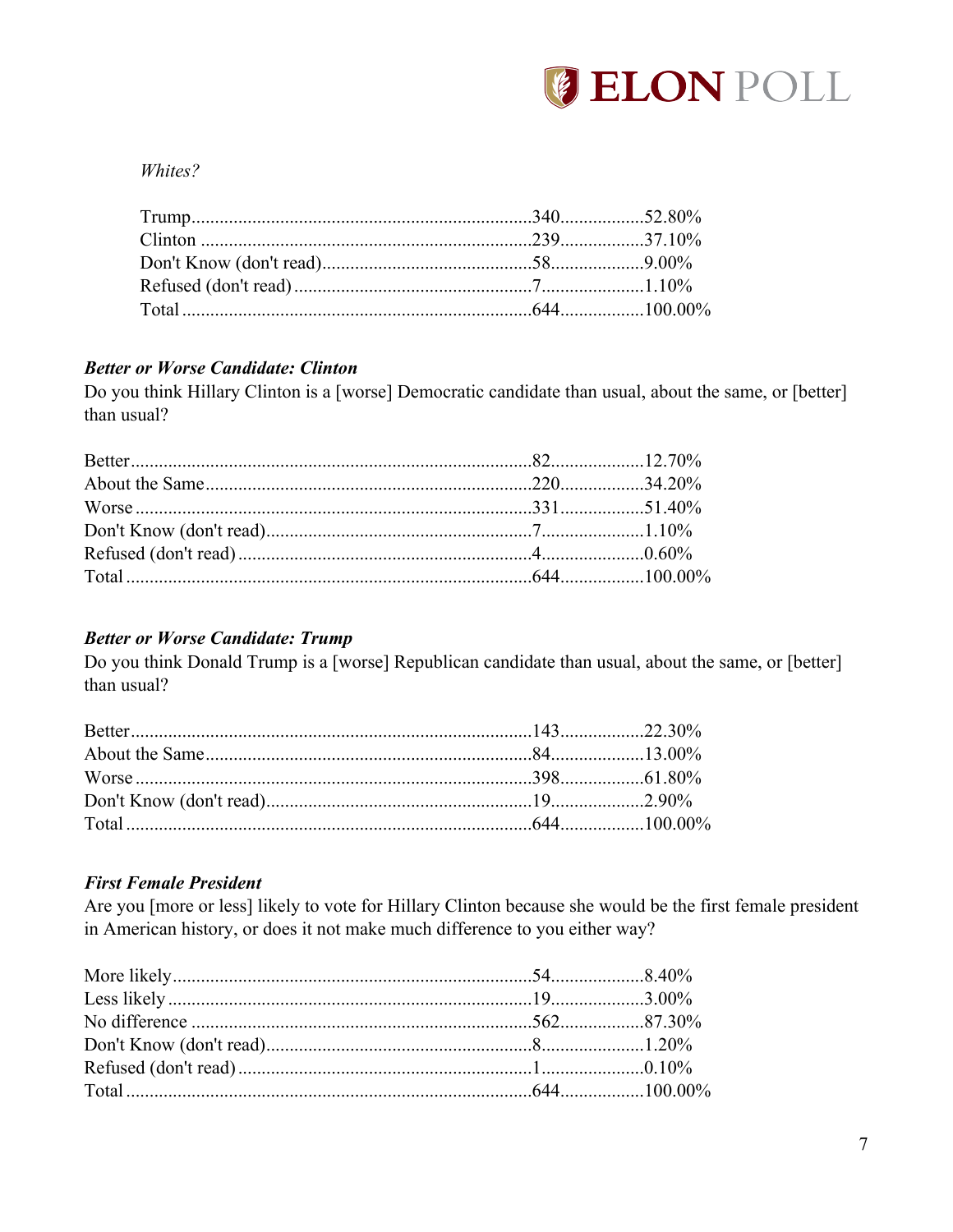

# Obama or Putin: Who's a better leader?

Who do you think is a better leader: Barack Obama, [President of the United States], or Vladimir Putin, [President of Russia]? (Note: Question wording was randomized to sometimes include title, or not. Results are available upon request.)

# **Physically Health Enough: Clinton**

In general, do you think Hillary Clinton will be physically healthy enough to be president?

# **Physically Health Enough: Trump**

In general, do you think Donald Trump will be physically healthy enough to be president?

# **Disclosed Enough Health Information: Clinton**

Do you think Hillary Clinton has disclosed enough information about her health status?

# **Disclosed Enough Health Information: Trump**

Do you think Donald Trump has disclosed enough information about his health status?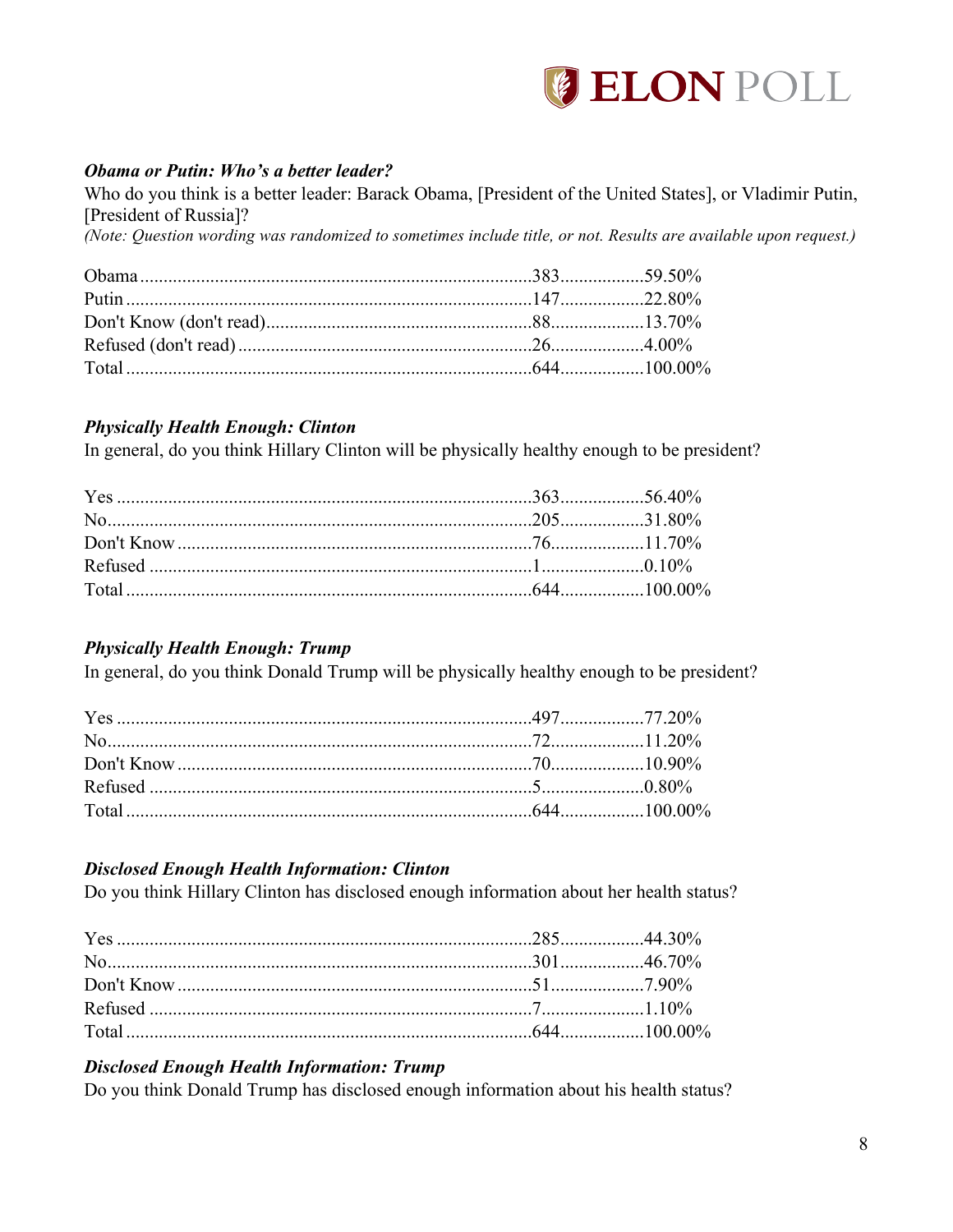

# **Split Ticket Voting**

## **Split President and Governor Votes: One Reason Why**

You mentioned that you were planning to vote for the Republican, Donald Trump for President but the Democrat, Roy Cooper for Governor. What is one reason why you plan to voter for different parties in the governor and presidential race?

| Trump $(R)$ and Cooper $(D)$ |  |
|------------------------------|--|
|                              |  |
|                              |  |
|                              |  |
|                              |  |
|                              |  |
|                              |  |
|                              |  |
|                              |  |

You mentioned that you were planning to vote for the Democrat, Hillary Clinton for President but the Republican, Pat McCrory for Governor. What is one reason why you plan to vote for different parties in the governor and presidential race?

#### Clinton (D) and McCrory  $(R)$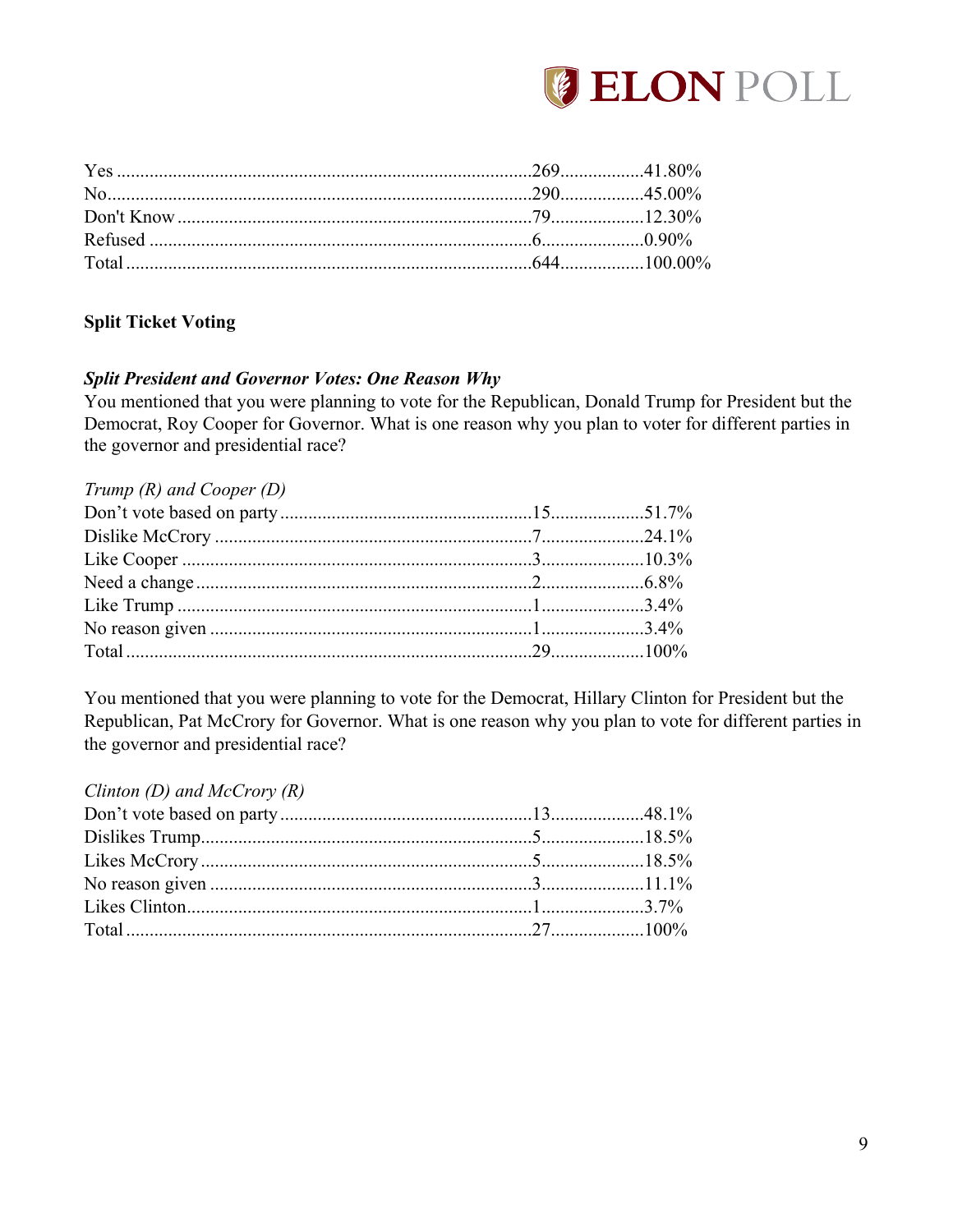

## *Split President and Senator Votes: One Reason Why*

#### *Trump(R) and Ross (D)*

You mentioned that you were planning to vote for the Republican, Donald Trump for President but the Democrat, Deborah Ross for Senate. What is one reason why you plan to vote for different parties in the U.S. Senate and presidential races?

#### *Clinton (D) and Burr (R)*

You mentioned that you were planning to vote for the Democrat, Hillary Clinton, for President but the Republican, Richard Burr for Senate. What is one reason why you plan to vote for different parties in the U.S. Senate and presidential races?

### **Vote Likelihood**

#### *Plan to Vote in 2016*

Do you, yourself, plan to vote in the election this November, or not?

|--|--|--|

#### *Vote Certainty*

How certain are you that you will vote? Absolutely certain, fairly certain, or not certain.

Absolutely certain ..................................................................644..................100.00%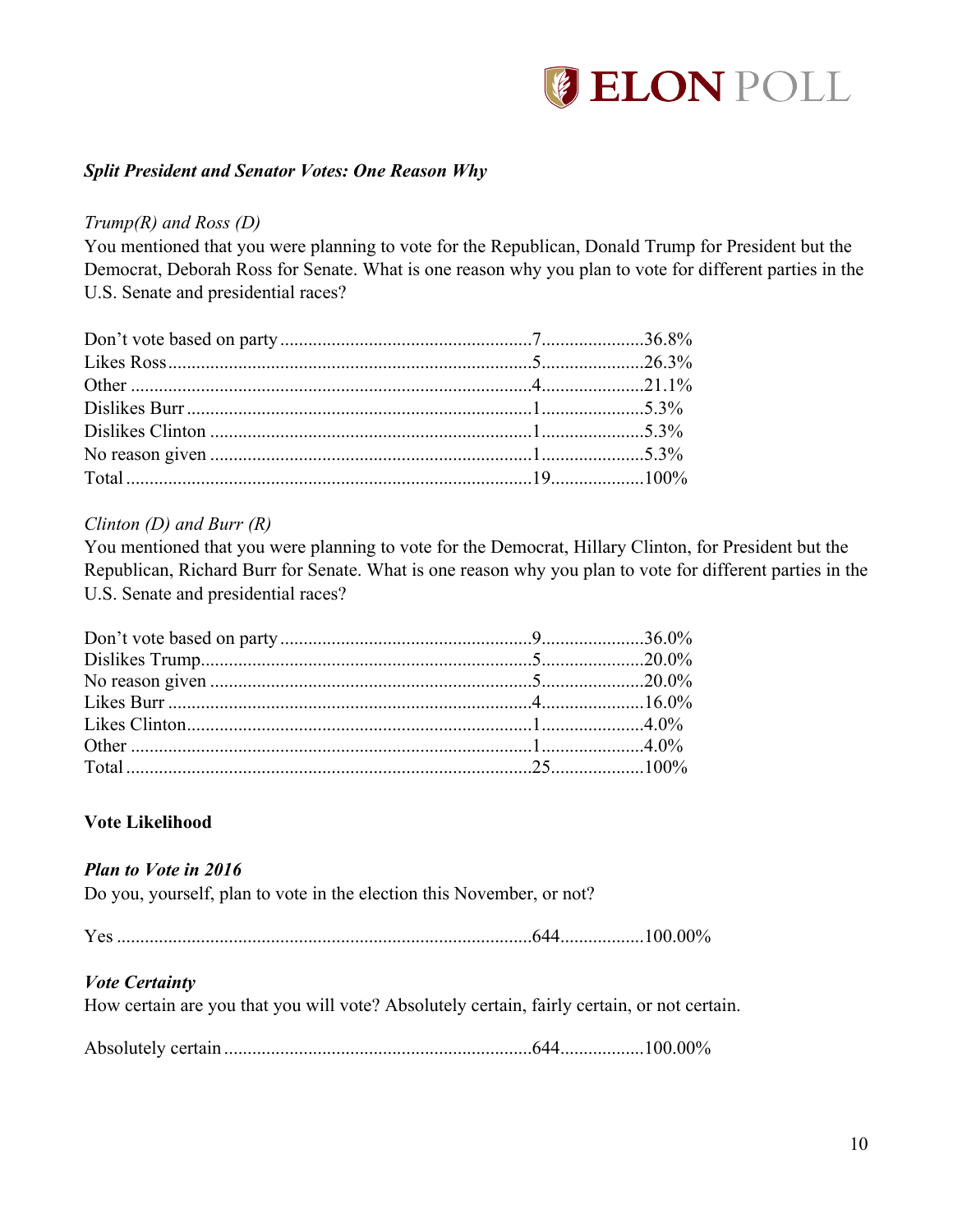

## **Know Their Precinct**

Do you happen to know where people who live in your neighborhood go to vote?

| - - | ,,,,<br>∕ \ l |
|-----|---------------|
|     |               |

## **Party and Ideology**

## **Voted for Romney or Obama in 2012**

In the 2012 presidential election, did you vote for Mitt Romney or Barack Obama?

#### Obama Approval

Do you [approve or disapprove] of the way Barack Obama is handling his job as president?

### **Self-Reported Party Identification**

Generally speaking, do you usually think of yourself as a Democrat, Republican, Independent, or something else?

# **Registration Party ID: From Sample File**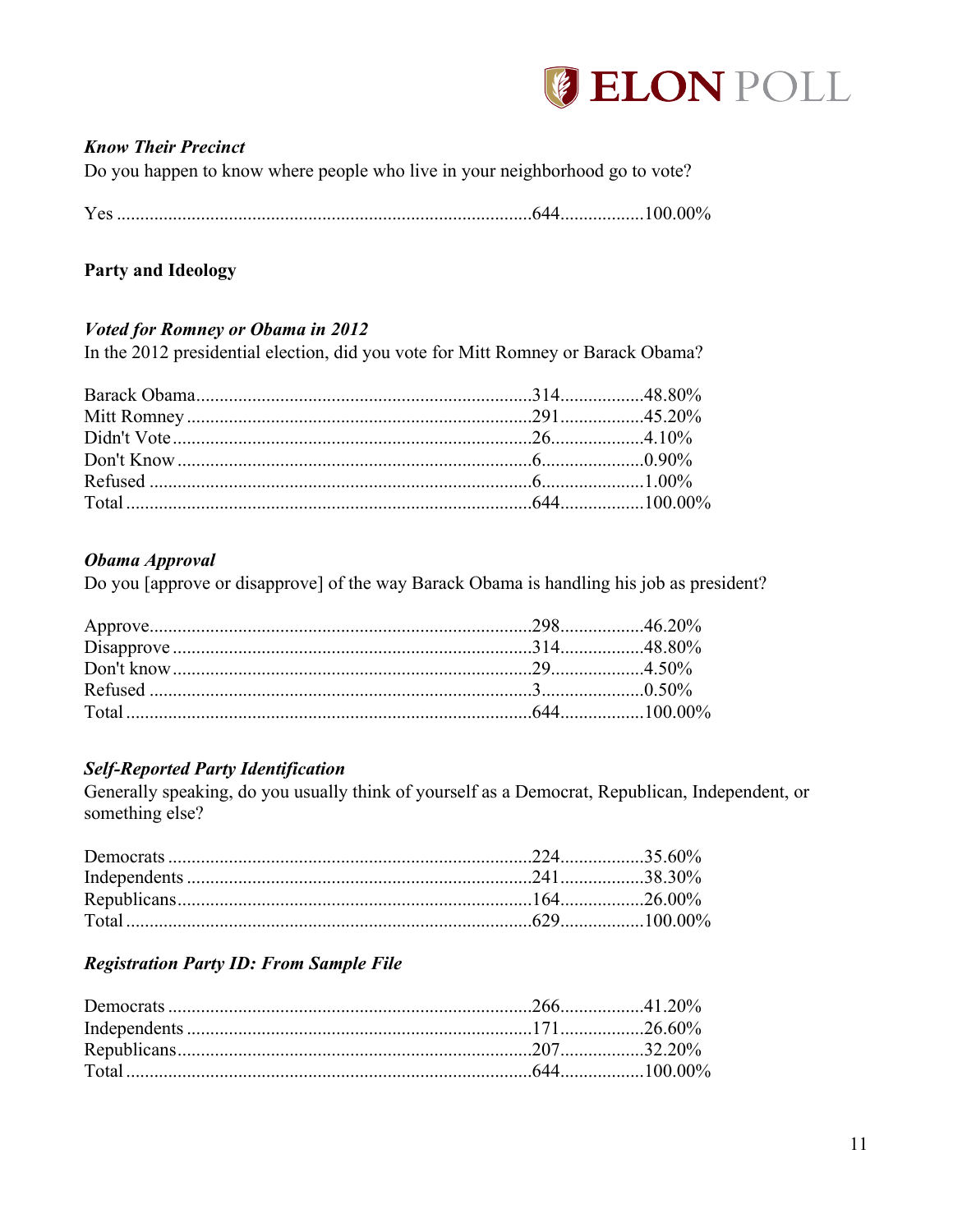

## **Ideology**

When it comes to politics, do you usually think of yourself as liberal, moderate, conservative, or haven't you thought much about this?

# **Demographics**

### **Education**

How much school have you completed?

# $Age$

Do you mind if I ask how old you are? [Continuous variable recoded for presentation]

#### **Income**

Is your annual household income more or less than \$50,000? (If = Under \$50,000) Is it more or less than \$25,000? (If = Over \$50,000) Is it more or less than \$75,000?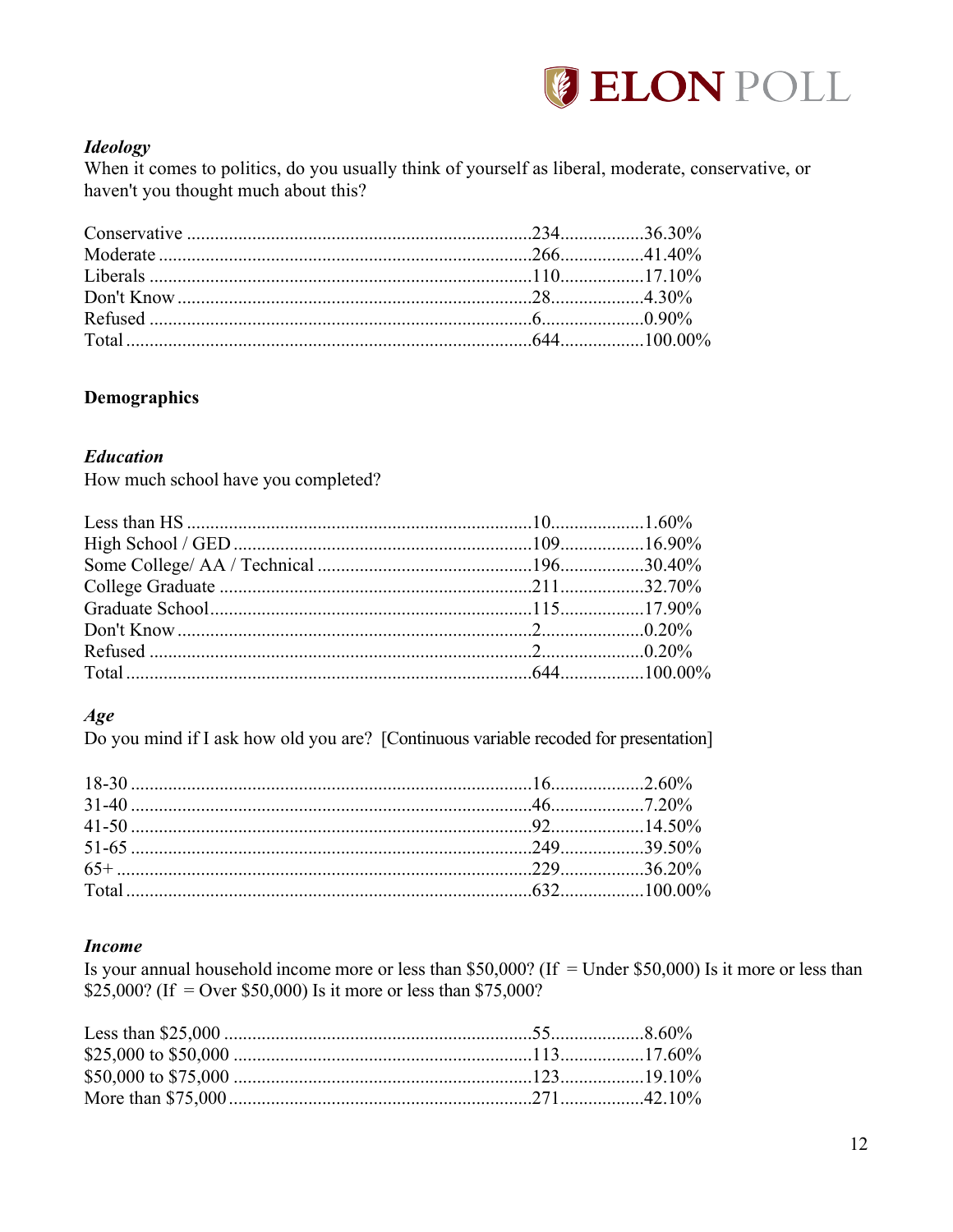

| Total |  |
|-------|--|

## Race

For statistical purposes only, could you please tell me your race or ethnic background?

# Landline/Cellphone

Do you have a land line phone? [asked to cell phones only] Do you have a cell phone? [asked to land line phones only]

# **Post-Interview Questions**

# **Interviewer-Assessed Gender**

Was the person male or female?

| Male              |               |
|-------------------|---------------|
| Female            |               |
| Tota <sub>i</sub> | $644$ 100 00% |

# **Interviewer-Assessed Southern Accent**

Did the person have a Southern accent?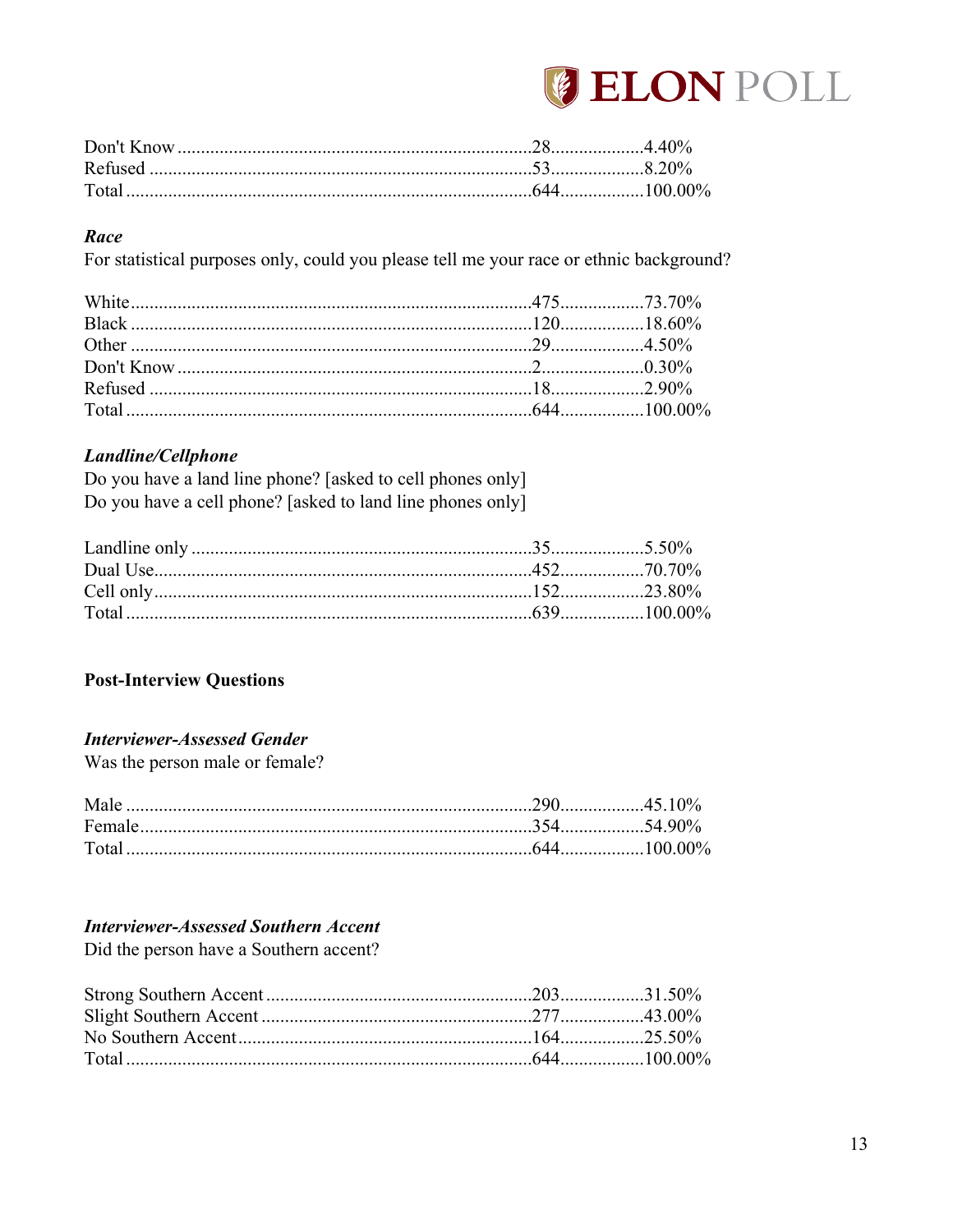

# **Cross Tabulations**

# **Presidential Vote Choice: Trump or Clinton**

| $\cdots$                                    | or cumon<br><b>Donald Trump</b> | <b>Hillary Clinton</b> | <b>Total</b>  |
|---------------------------------------------|---------------------------------|------------------------|---------------|
| Race                                        | $\%$                            | $\%$                   | $\%$          |
| White                                       | 65                              | 35                     | 100           |
| <b>Black</b>                                | $\overline{2}$                  | 98                     | 100           |
| Other                                       | 51                              | 49                     | 100           |
| <b>Education</b>                            | $\%$                            | $\%$                   | $\%$          |
| Less than HS                                | 50                              | 50                     | 100           |
| High School / GED                           | 65                              | 35                     | 100           |
| Some College/ AA / Technical                | 54                              | 46                     | 100           |
| College Graduate                            | 51                              | 49                     | 100           |
| Graduate School                             | 34                              | 66                     | 100           |
| <b>Sex</b>                                  | $\%$                            | $\%$                   | $\%$          |
| Male                                        | 55                              | 45                     | 100           |
| Female                                      | 47                              | 53                     | 100           |
| <b>Income</b>                               | $\%$                            | $\%$                   | $\%$          |
| Less than $$25,000$                         | 41                              | 59                     | 100           |
| \$25,000 to \$50,000                        | 39                              | 61                     | 100           |
| \$50,000 to \$75,000                        | 51                              | 49                     | 100           |
| More than \$75,000                          | 55                              | 45                     | 100           |
| <b>Ideology</b>                             | $\%$                            | $\frac{0}{0}$          | $\frac{0}{0}$ |
| Conservative                                | 87                              | 13                     | 100           |
| Moderate                                    | 40                              | 60                     | 100           |
| Liberal                                     | $\overline{7}$                  | 93                     | 100           |
| <b>Party Identification (self-reported)</b> | $\%$                            | $\%$                   | %             |
| Democrats                                   | 8                               | 92                     | 100           |
| Independents                                | 65                              | 35                     | 100           |
| Republicans                                 | 94                              | 6                      | 100           |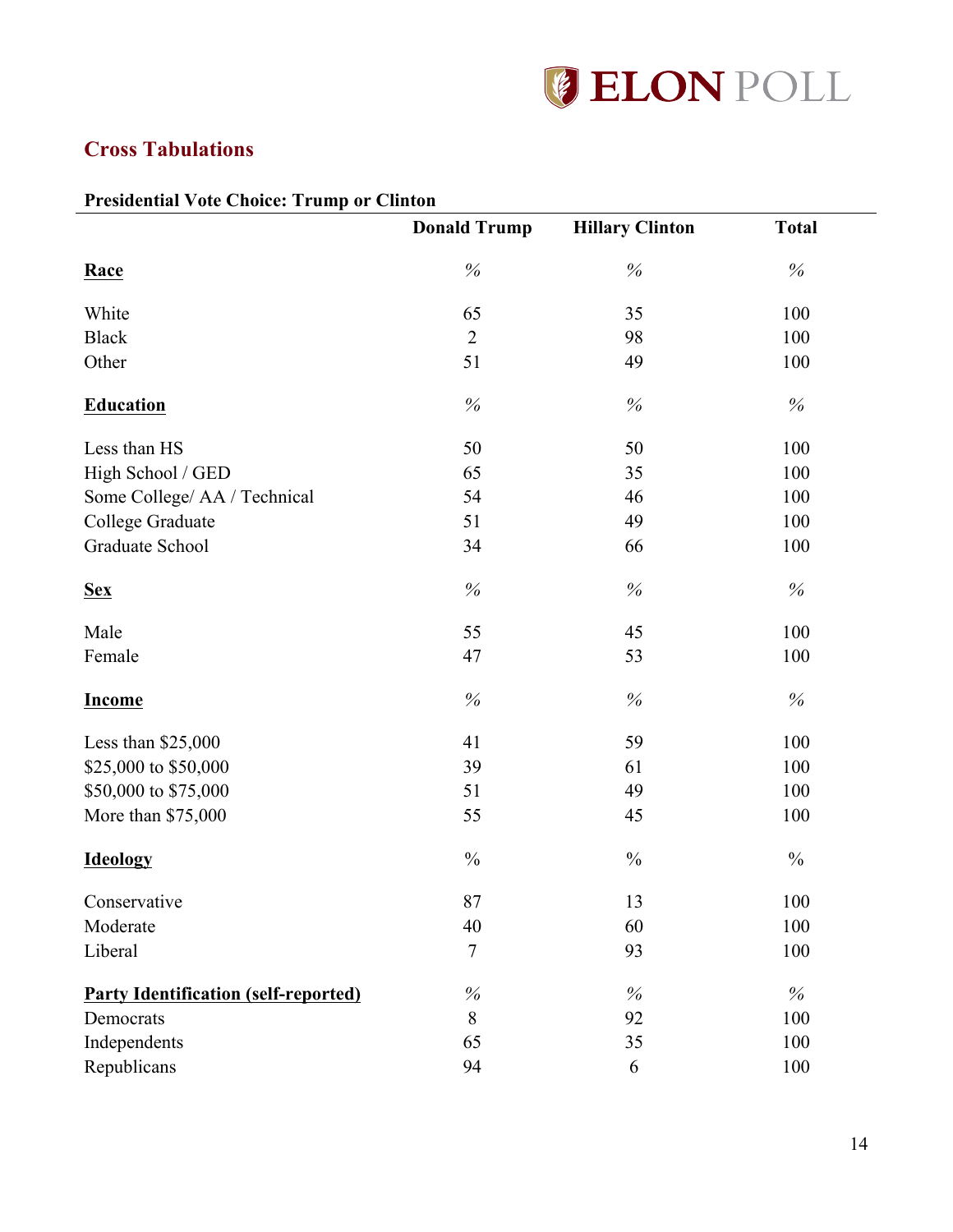

|                               | <b>Donald Trump</b> | <b>Hillary Clinton</b> | <b>Total</b> |
|-------------------------------|---------------------|------------------------|--------------|
|                               |                     |                        |              |
| $\mathbf{Age}$                | $\%$                | $\%$                   | $\%$         |
| 18-40                         | 36                  | 64                     | 100          |
| $41 - 65$                     | 52                  | 48                     | 100          |
| $66+$                         | 54                  | 46                     | 100          |
| <b>Vote 2012</b>              | $\%$                | $\%$                   | $\%$         |
| Barack Obama                  | 6                   | 94                     | 100          |
| Mitt Romney                   | 97                  | 3                      | 100          |
| Didn't Vote                   | 78                  | 22                     | 100          |
| <b>Obama Approval</b>         | $\%$                | $\%$                   | $\%$         |
| Approve                       | 5                   | 95                     | 100          |
| Disapprove                    | 96                  | $\overline{4}$         | 100          |
| Accent                        | $\%$                | $\%$                   | $\%$         |
| <b>Strong Southern Accent</b> | 65                  | 35                     | 100          |
| Slight Southern Accent        | 52                  | 48                     | 100          |
| No Southern Accent            | 30                  | 70                     | 100          |

# **Who is better for each group: Trump or Clinton?**

|                          | <b>Trump</b> | <b>Clinton</b> | Don't Know | (Trump Minus Clinton) |
|--------------------------|--------------|----------------|------------|-----------------------|
| "Rich People"            |              |                |            |                       |
| <b>All Likely Voters</b> | 64%          | 30%            | 6%         | 34%                   |
| <b>Trump Voters</b>      | 68%          | 25%            | 8%         | 43%                   |
| <b>Clinton Voters</b>    | 59%          | 38%            | 3%         | 22%                   |
| "Middle Class People"    |              |                |            |                       |
| <b>All Likely Voters</b> | 48%          | 48%            | $4\%$      | $0\%$                 |
| <b>Trump Voters</b>      | 95%          | $1\%$          | $4\%$      | 94%                   |
| <b>Clinton Voters</b>    | $0\%$        | 99%            | $1\%$      | $-98%$                |
| "Poor People"            |              |                |            |                       |
| <b>All Likely Voters</b> | 40%          | 56%            | $5\%$      | $-16%$                |
| <b>Trump Voters</b>      | 83%          | 12%            | $5\%$      | 71%                   |
| <b>Clinton Voters</b>    | $0\%$        | 99%            | $1\%$      | $-99%$                |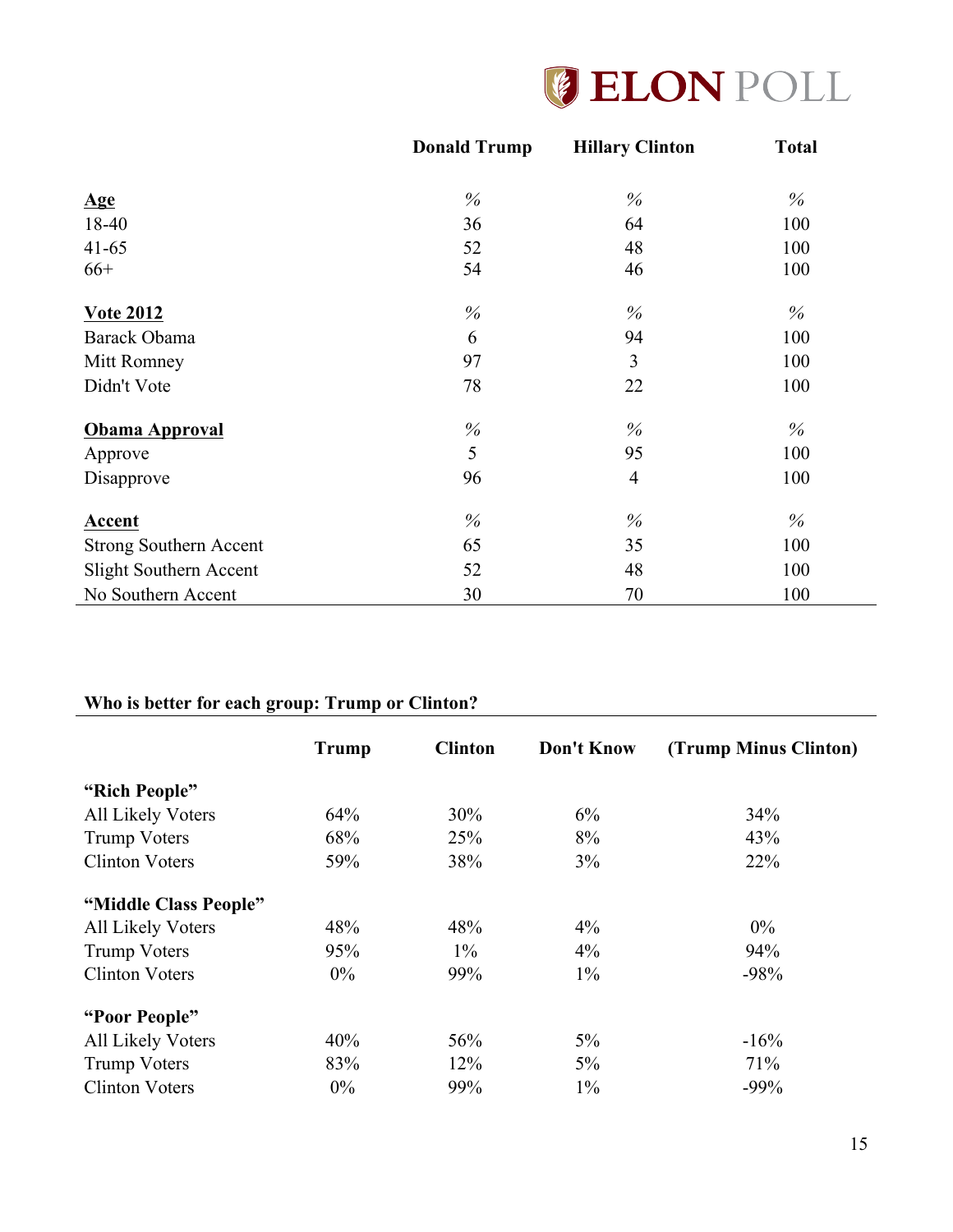

|                          | <b>Trump</b> | <b>Clinton</b> | Don't Know | (Trump Minus Clinton) |
|--------------------------|--------------|----------------|------------|-----------------------|
| "Women"                  |              |                |            |                       |
| All Likely Voters        | 38%          | 58%            | 5%         | $-20%$                |
| <b>Trump Voters</b>      | 80%          | 13%            | 7%         | 67%                   |
| <b>Clinton Voters</b>    | 0%           | 100%           | $0\%$      | $-100%$               |
| "Men"                    |              |                |            |                       |
| <b>All Likely Voters</b> | 57%          | 36%            | 7%         | 21%                   |
| <b>Trump Voters</b>      | 93%          | $1\%$          | 6%         | 92%                   |
| <b>Clinton Voters</b>    | 19%          | 75%            | 6%         | $-56%$                |
| "African Americans"      |              |                |            |                       |
| <b>All Likely Voters</b> | 37%          | 56%            | 6%         | $-19%$                |
| <b>Trump Voters</b>      | 80%          | 13%            | 7%         | 67%                   |
| <b>Clinton Voters</b>    | $0\%$        | 98%            | 2%         | $-98%$                |
| "Whites"                 |              |                |            |                       |
| <b>All Likely Voters</b> | 53%          | 38%            | 9%         | 16%                   |
| <b>Trump Voters</b>      | 89%          | $2\%$          | 9%         | 87%                   |
| <b>Clinton Voters</b>    | 18%          | 76%            | 5%         | $-58%$                |
| "Hispanics and Latinos"  |              |                |            |                       |
| All Likely Voters        | 35%          | 59%            | $6\%$      | $-24%$                |
| Trump Voters             | 75%          | 17%            | 8%         | 58%                   |
| <b>Clinton Voters</b>    | $0\%$        | 98%            | 2%         | $-98%$                |

# **Better or Worse Candidate Than Usual**

|                          | Trump as a Candidate |                   |       |               |         |       |  |
|--------------------------|----------------------|-------------------|-------|---------------|---------|-------|--|
|                          | <b>Better</b>        | About the<br>Same | Worse | Don't<br>Know | Refused | Total |  |
| <b>All Likely Voters</b> | 22%                  | 13%               | 62%   | 3%            | $0\%$   | 100%  |  |
| Democrats                | 5%                   | $5\%$             | 89%   | $2\%$         | $0\%$   | 100%  |  |
| Independents             | 26%                  | 15%               | 55%   | $4\%$         | 0%      | 100%  |  |
| Republicans              | 41%                  | 21%               | 35%   | $4\%$         | $0\%$   | 100%  |  |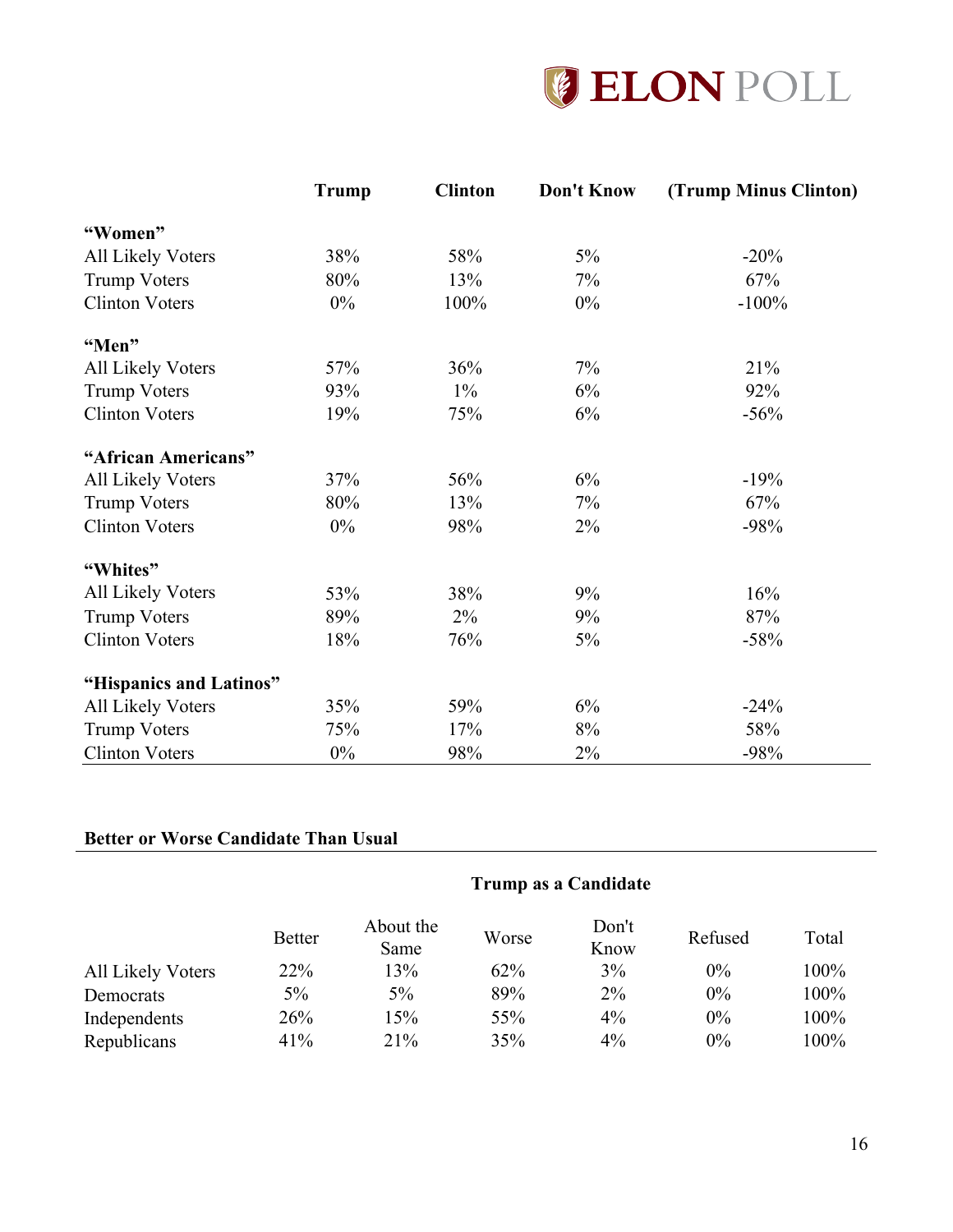

# **Clinton as a Candidate**

|                   | <b>Better</b> | About the<br>Same | Worse | Don't<br>Know | Refused | Total |
|-------------------|---------------|-------------------|-------|---------------|---------|-------|
| All Likely Voters | 13%           | 34%               | 51%   | $1\%$         | $1\%$   | 100%  |
| Democrats         | 28%           | 57%               | 13%   | $2\%$         | $0\%$   | 100%  |
| Independents      | 5%            | 24%               | 69%   | $1\%$         | $1\%$   | 100%  |
| Republicans       | 3%            | 18%               | 79%   | $0\%$         | $1\%$   | 100%  |

# **Obama or Putin A Better Leader**

|                          | Obama | Putin | Don't Know | Refused | Total |
|--------------------------|-------|-------|------------|---------|-------|
| <b>All Likely Voters</b> | 60%   | 23%   | 14%        | $4\%$   | 100%  |
| Democrats                | 94%   | $4\%$ | 2%         | $0\%$   | 100%  |
| Independents             | 49%   | 29%   | 18%        | $4\%$   | 100%  |
| Republicans              | 29%   | 39%   | 24%        | 9%      | 100%  |

# **Health of the Candidates**

|                          | <b>Clinton Healthy Enough</b> |                |                             |         |       |  |
|--------------------------|-------------------------------|----------------|-----------------------------|---------|-------|--|
|                          | Yes                           | N <sub>0</sub> | Don't Know                  | Refused | Total |  |
| <b>All Likely Voters</b> | 56%                           | 32%            | 12%                         | $0\%$   | 100%  |  |
| Democrats                | 87%                           | 6%             | $7\%$                       | $0\%$   | 100%  |  |
| Independents             | 47%                           | 41%            | 13%                         | $0\%$   | 100%  |  |
| Republicans              | 29%                           | 54%            | 18%                         | 0%      | 100%  |  |
|                          |                               |                | <b>Trump Healthy Enough</b> |         |       |  |
|                          | Yes                           | N <sub>0</sub> | Don't Know                  | Refused | Total |  |
| <b>All Likely Voters</b> | 77%                           | 11%            | 11%                         | $1\%$   | 100%  |  |
| Democrats                | 56%                           | 27%            | 16%                         | $2\%$   | 100%  |  |
| Independents             | 85%                           | 3%             | 12%                         | $0\%$   | 100%  |  |
| Republicans              | 96%                           | $1\%$          | 3%                          | 0%      | 100%  |  |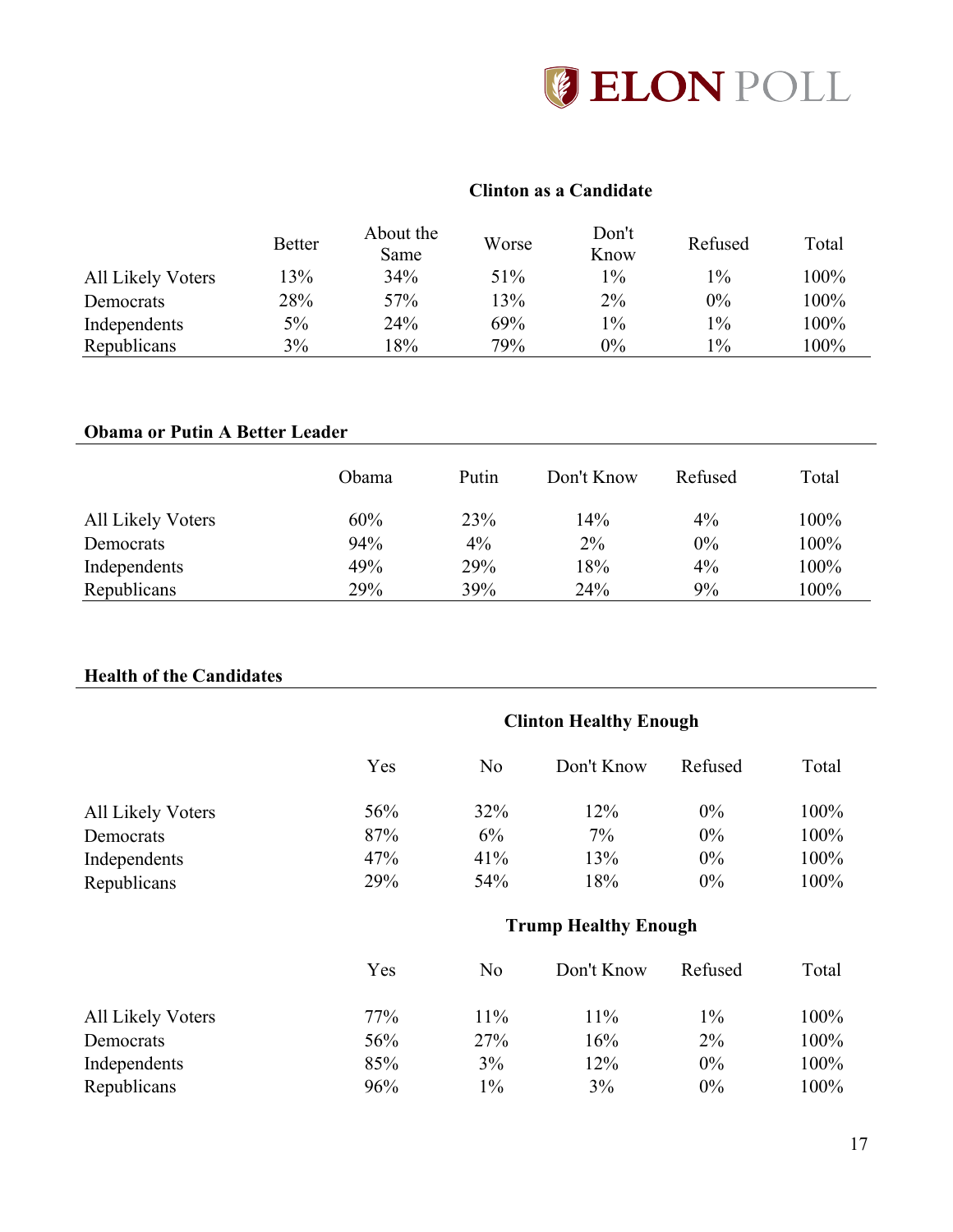

# **Trump Disclosed Enough About Health**

|                   | Yes                                          | N <sub>o</sub> | Don't Know | Refused | Total |  |
|-------------------|----------------------------------------------|----------------|------------|---------|-------|--|
| All Likely Voters | 42%                                          | 45%            | 12%        | $1\%$   | 100%  |  |
| Democrats         | 23%                                          | 66%            | 11%        | $0\%$   | 100%  |  |
| Independents      | 48%                                          | 39%            | 13%        | $1\%$   | 100%  |  |
| Republicans       | 58%                                          | 25%            | 15%        | $2\%$   | 100%  |  |
|                   | <b>Clinton Disclosed Enough about Health</b> |                |            |         |       |  |
|                   | Yes                                          | N <sub>0</sub> | Don't Know | Refused | Total |  |
| All Likely Voters | 44%                                          | 47%            | 8%         | $1\%$   | 100%  |  |
| Democrats         | 70%                                          | 22%            | 8%         | $0\%$   | 100%  |  |
| Independents      | 40%                                          | 52%            | 6%         | $2\%$   | 100%  |  |
| Republicans       | 16%                                          | 73%            | 10%        | $1\%$   | 100%  |  |

# **Best Decade in American History**

|            | <b>All Likely Voters</b> | <b>Trump Voters</b> | <b>Clinton Voters</b> |
|------------|--------------------------|---------------------|-----------------------|
| 2000s      | 4%                       | 2%                  | $5\%$                 |
| 1990s      | 10%                      | 8%                  | 10%                   |
| 1980s      | 22%                      | 36%                 | 9%                    |
| 1970s      | 6%                       | 6%                  | $5\%$                 |
| 1960s      | $5\%$                    | 9%                  | 2%                    |
| 1950s      | 9%                       | 13%                 | $3\%$                 |
| Other      | $2\%$                    | 3%                  | $2\%$                 |
| Today      | 31%                      | 13%                 | 53%                   |
| Don't Know | $11\%$                   | 11%                 | 11%                   |
| Refused    | $1\%$                    | $1\%$               | $1\%$                 |
| Total      | 100%                     | 100%                | 100%                  |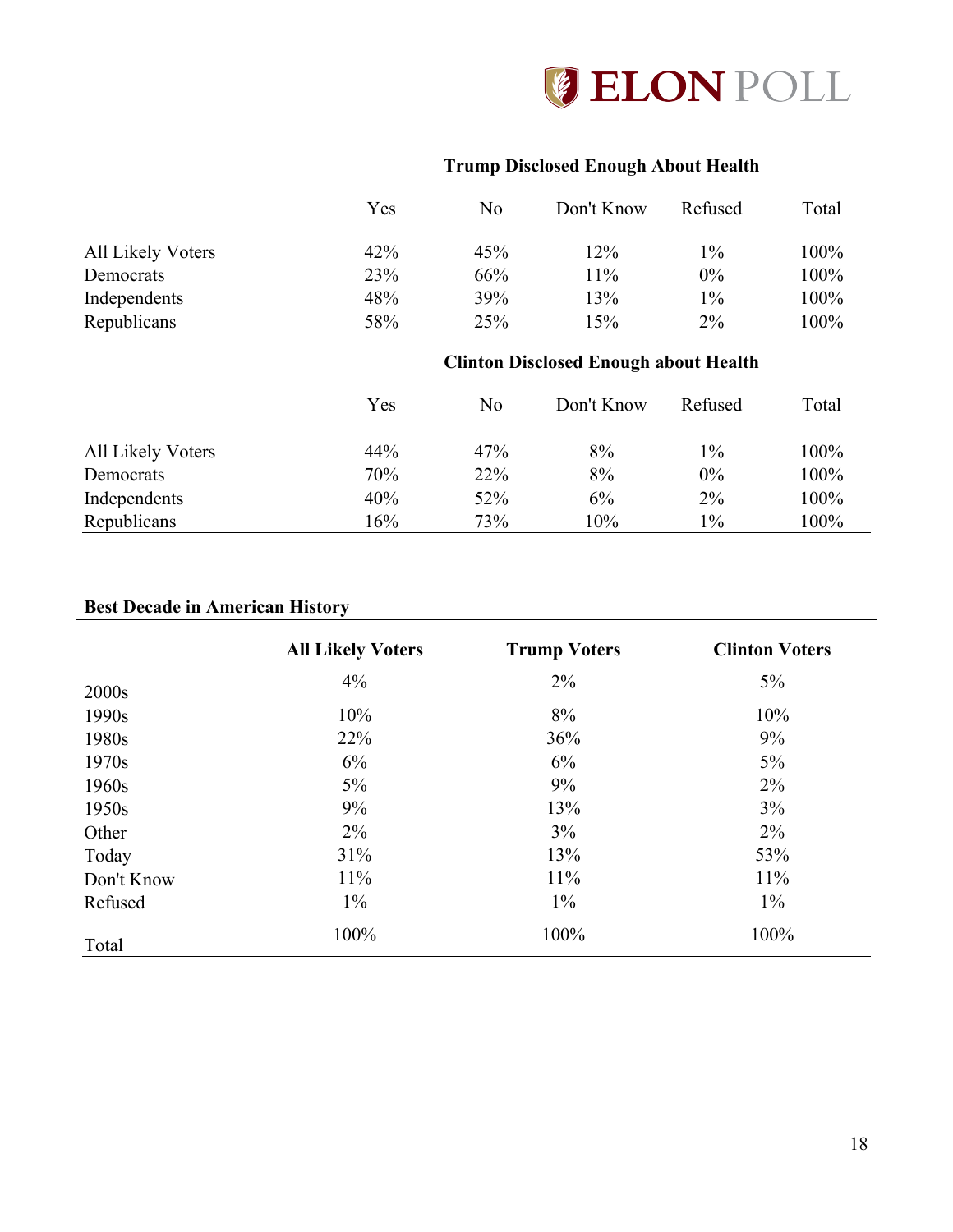

# **Why The Past Was Better: Clinton Voters vs.Trump Voters**

|               | <b>All Likely Voters</b> |               | <b>Trump Voters</b> |               | <b>Clinton Voters</b> |               |
|---------------|--------------------------|---------------|---------------------|---------------|-----------------------|---------------|
|               | No.                      | $\frac{0}{0}$ | No.                 | $\frac{0}{0}$ | No.                   | $\frac{0}{0}$ |
| Economy       | 107                      | 30%           | 53                  | 24%           | 27                    | 30%           |
| People        | 41                       | 11%           | 28                  | 13%           | 9                     | 10%           |
| Morals        | 38                       | 10%           | 32                  | 15%           | $\overline{4}$        | 4%            |
| Politics      | 31                       | 9%            | 21                  | 10%           | 5                     | 6%            |
| Safety        | 27                       | 7%            | 20                  | 9%            | 6                     | 6%            |
| Unity         | 23                       | 6%            | 11                  | $5\%$         | 10                    | 11%           |
| Reagan        | 22                       | 6%            | 20                  | 9%            | $\boldsymbol{0}$      | $0\%$         |
| Race          | 13                       | 4%            | 7                   | $3\%$         | $\overline{4}$        | 4%            |
| Clinton       | 9                        | 3%            | -1                  | $0\%$         | 8                     | 9%            |
| Miscellaneous | 37                       | 10%           | 16                  | $7\%$         | 14                    | 16%           |
| Don't Know    | 15                       | $4\%$         | 9                   | 4%            | 3                     | 3%            |
| Total         | 363                      | 100%          | 217                 | 100%          | 89                    | 100%          |

# **Reasons Why Each Decade was Better than Today**

|               | 2000s          | 1990s            | 1980s          | 1970s            | 1960s            | 1950s            | <b>Other</b>     | <b>Total</b>   |
|---------------|----------------|------------------|----------------|------------------|------------------|------------------|------------------|----------------|
|               | $\frac{0}{0}$  | $\frac{0}{0}$    | $\frac{0}{0}$  | $\frac{0}{0}$    | $\frac{0}{0}$    | $\frac{0}{0}$    | $\frac{0}{0}$    | $\frac{0}{0}$  |
| Economy       | 29             | 44               | 32             | 38               | 6                | 21               | 12               | 29             |
| People        | 13             | 8                | 9              | 11               | 23               | 15               | 11               | 11             |
| Morals        | $\overline{0}$ | 3                | 7              | 16               | 17               | 24               | 13               | 10             |
| Politics      | $\overline{0}$ | 3                | 9              | 10               | 19               | 10               | 12               | 8              |
| Safety        | $\overline{0}$ | 8                | 6              | $\overline{4}$   | 15               | 6                | 28               | 7              |
| Reagan        | $\overline{0}$ | $\boldsymbol{0}$ | 15             | $\boldsymbol{0}$ | 3                | $\overline{0}$   | $\boldsymbol{0}$ | 6              |
| Unity         | 11             |                  | 6              | 5                | 7                | 14               | 4                | 6              |
| Race          | 9              | 6                | $\overline{3}$ | 6                | 4                | $\overline{0}$   | $\boldsymbol{0}$ | 4              |
| Clinton       | 8              | 9                |                | 0                | $\boldsymbol{0}$ | $\boldsymbol{0}$ | $\boldsymbol{0}$ | 3              |
| Miscellaneous | 25             | 12               | 8              | 9                | 7                | 7                | 20               | 10             |
| Don't Know    | $\overline{4}$ | 6                | 5              | $\overline{2}$   | $\overline{0}$   | $\overline{4}$   | $\boldsymbol{0}$ | $\overline{4}$ |
| Total         | 100            | 100              | 100            | 100              | 100              | 100              | 100              | 100            |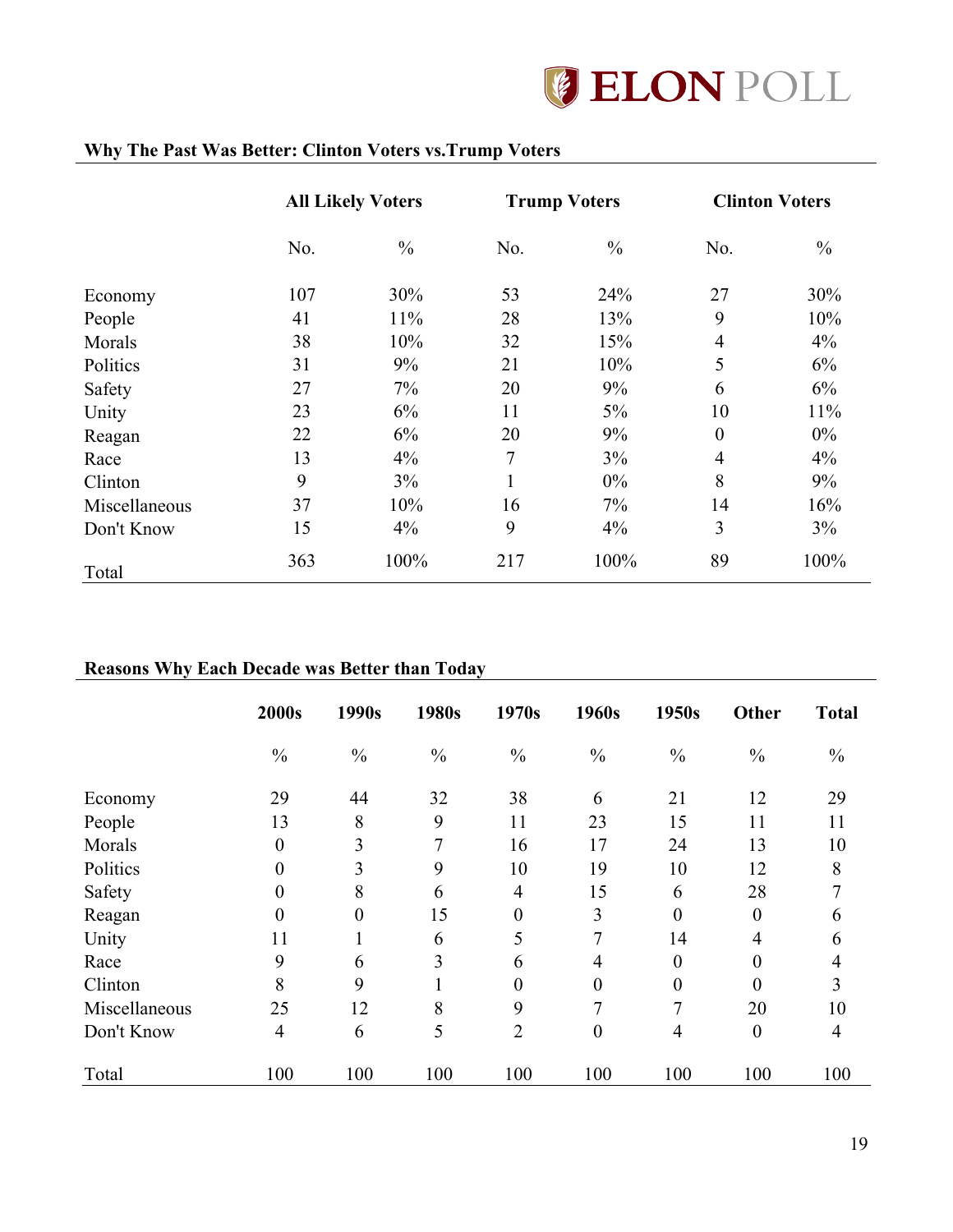

|            |                  | <b>Black</b>  |                | White         |
|------------|------------------|---------------|----------------|---------------|
|            | No.              | $\frac{0}{0}$ | No.            | $\frac{0}{0}$ |
| 2000s      | 11               | 11%           | 10             | 2%            |
| 1990s      | 11               | 12%           | 44             | 9%            |
| 1980s      | 11               | 11%           | 128            | 25%           |
| 1970s      | $\overline{4}$   | 4%            | 30             | 6%            |
| 1960s      | 1                | $1\%$         | 36             | 7%            |
| 1950s      | $\boldsymbol{0}$ | $0\%$         | 60             | 12%           |
| Other      | $\overline{2}$   | $2\%$         | 12             | $2\%$         |
| Today      | 43               | 45%           | 144            | 28%           |
| Don't Know | 13               | 13%           | 50             | 10%           |
| Refused    | $\mathbf{1}$     | $1\%$         | $\overline{4}$ | $1\%$         |
| Total      | 96               | 100%          | 518            | 100%          |

# **Which Decade Better? Black vs. White Responses**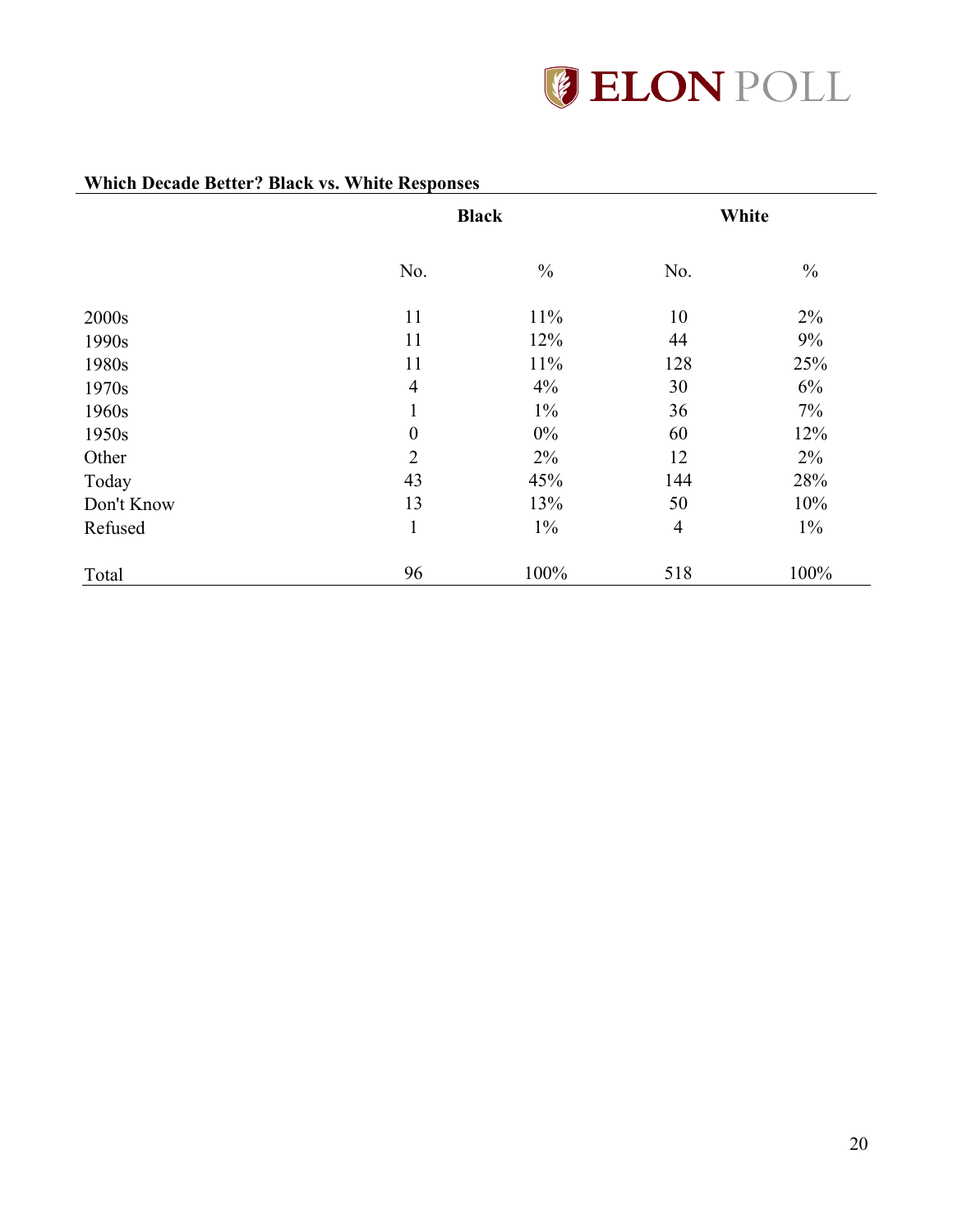

# **Question Ordering**

- Introduction
	- o Introductory screen
- Vote Choice
	- o Presidential Race: Clinton v. Trump v. Johnson
		- Undecided Probe
		- Johnson Probe
	- o Governor's Race: McCrory v. Cooper v. Cecil
		- Undecided Probe
		- Cecil Probe
	- o Senate Race: Burr v. Ross v. Haugh
		- Undecided Probe
		- Haugh Probe
- Presidential Election Issues
	- o Great Again: Was there a better time in U.S.?
		- Great Again: Which decade?
		- Great Again: Why?
	- o Trump or Clinton Better for Group
		- Poor people
		- § Middle class people
		- Rich people
		- African Americans
		- Whites
		- Hispanics or Latinos
		- Men
		- Women
	- o Better or Worse Candidate Than Usual
		- Clinton
		- § Trump
	- o First Female President
	- o Obama or Putin: Who's a better leader?
- House Bill 2
	- o Heard about HB2
	- o Support for HB2
	- o HB2 and Support for McCrory
	- o HB2 affects NC's national reputation
- Split Ticket Voting
	- o Split President and Governor Votes: One Reason Why
	- o Split President and Senator Votes: One Reason Why
- Physically Health Enough: Clinton and Trump (randomized order)
- Disclosed Enough Health Information: Clinton and Trump (randomized order)
- Vote Likelihood
	- o Voted for Romney or Obama in 2012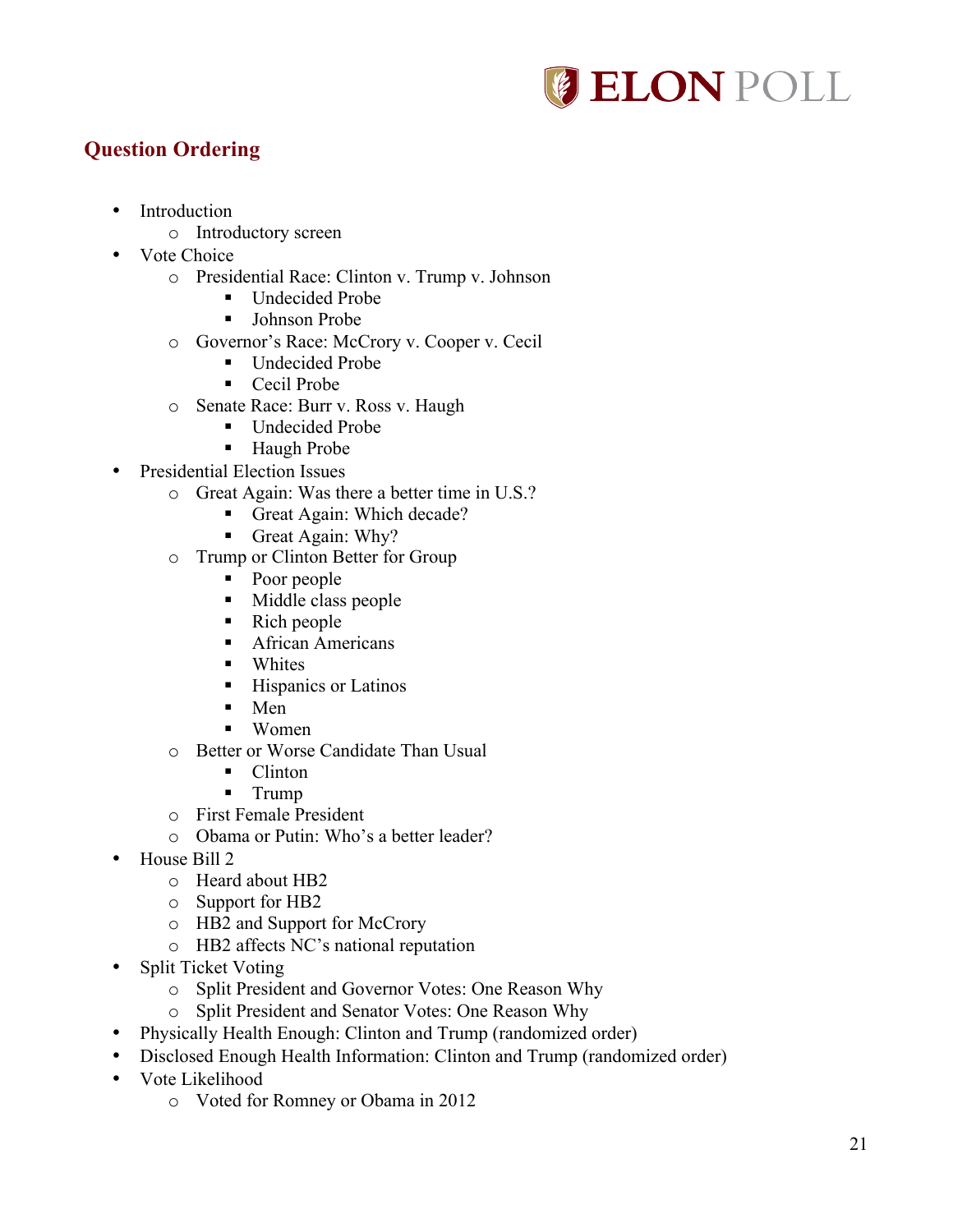

- o Plan to Vote in 2016
- o Vote Certainty
- o Know Their Precinct
- Party and Ideology
	- o Obama Approval
	- o Self-Reported Party Identification
	- o Ideology
- Demographics
	- o Education
	- o Age
	- o Income
	- o Race
	- o Own landline [cell #s only]
	- o Own cell [landline #s only]
- Post-Interview Questions
	- o Interviewer-Assessed Gender
	- o Interviewer-Assessed Southern Accent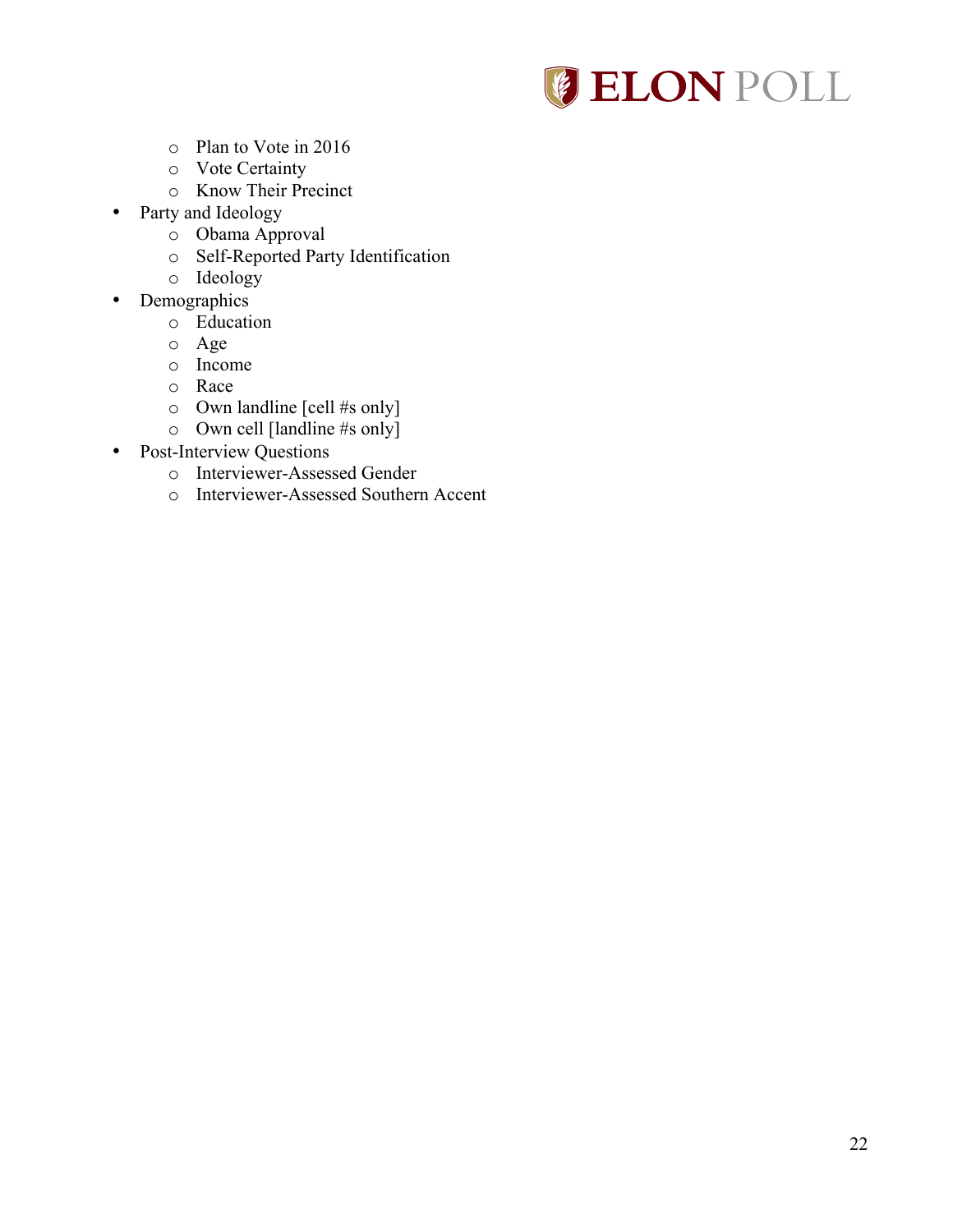

# **Methodological Information**

| Dates in the field: September 12-16, 2016 |                                                                          |  |  |  |
|-------------------------------------------|--------------------------------------------------------------------------|--|--|--|
|                                           |                                                                          |  |  |  |
|                                           |                                                                          |  |  |  |
|                                           |                                                                          |  |  |  |
|                                           | Weighting Variables: Age, Race, and Sex, Registered Party Identification |  |  |  |

#### *Procedure*

The Elon University Poll uses a random sample of North Carolina voters with telephones and wireless (cell) telephone numbers.

For the administration of surveys, the Elon University Poll uses CATI system software (Computer Assisted Telephone Interviewing). We attempt to reach each working telephone number in the sample up to three times. We only interview residents of North Carolina who are over 18. In compliance with FCC rules, each phone number was dialed manually by a human interviewer.

The Elon University Poll conducted the survey in English. Live interviewers called from 4:30 pm to 9:30 pm on Monday to Thursday (9/12-9/15) and 3:00 pm to 8:00 pm on Friday 9/16.

Please direct questions about the Elon University Poll's methodology to the Director of the Elon University Poll, Dr. Jason Husser at 336-278-5239 or jhusser@elon.edu.

#### *Weighting*

Weights were generated using a technique known as iterative proportional fitting, also known as raking. We typically weight results from the Elon University Poll on multiple demographic characteristics. In the case of this survey, our target population was registered voters in North Carolina. We weighted results to reflect official statistics about registered voters provided by the North Carolina State Board of Elections.

The weight variables were race, gender, and registered party identification. Note that registered party differs significantly from self-identified party identification, which is more of a psychological attachment than a stable demographic. Age was weighted so that respondents over 65 composed no more than 35% of our sample.

Because the sample was from the voter registration list rather than a random digit dial, we did not weight on phone usage (as is our practice with RDD surveys), largely because CDC parameters of phone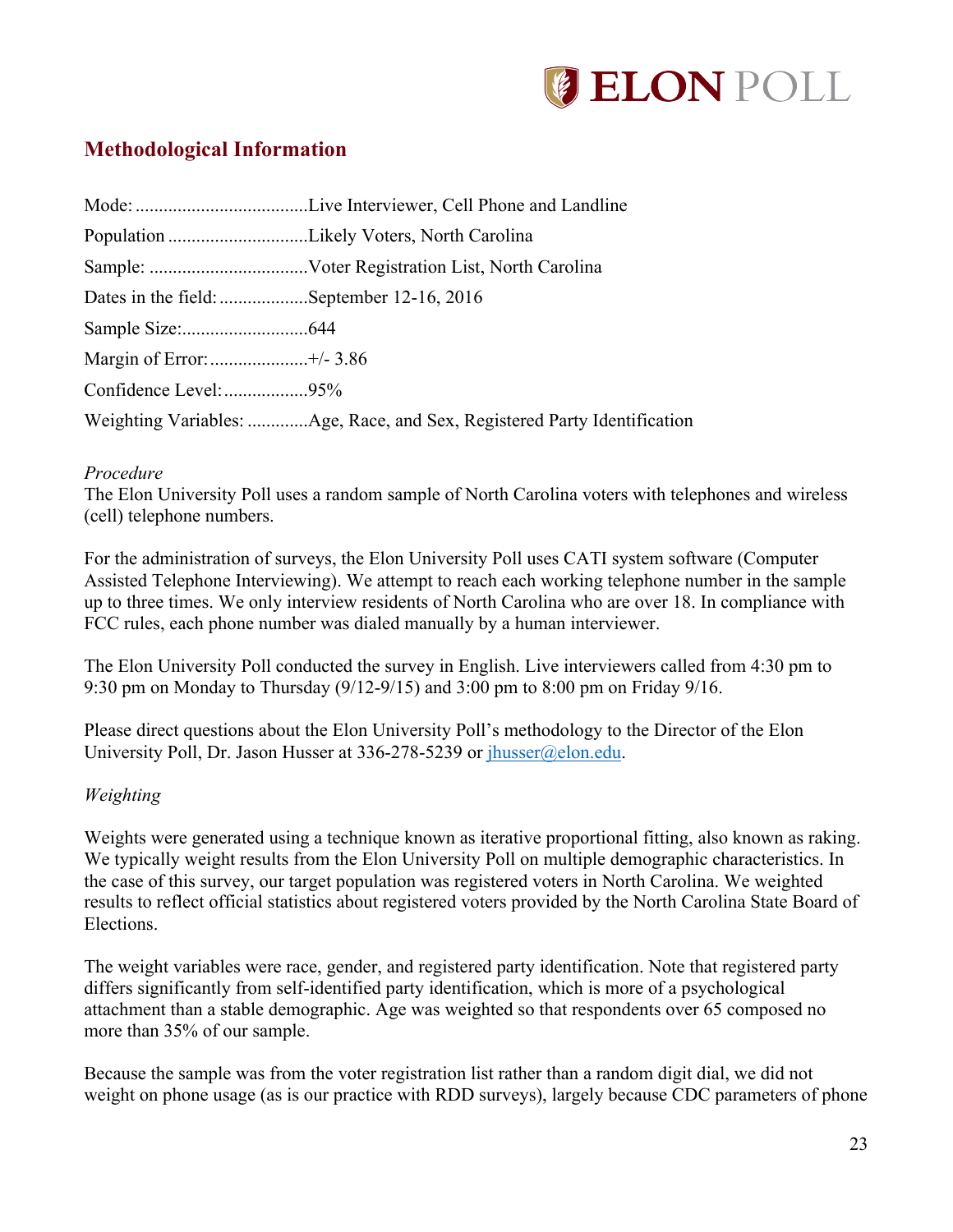

usage are reflective of the general population rather than registered voters alone. However, phone usage (reported in the topline) is roughly approximate CDC estimates for all North Carolina Residents.

The table below presents key sample parameter before and after weighting.

|                                   | NC SOBE Parameter Unweighted Sample |                     | Weighted Sample     |
|-----------------------------------|-------------------------------------|---------------------|---------------------|
|                                   |                                     | (Registered Voters) | (Registered Voters) |
| Sex : Male                        | 45.7%                               | 39%                 | 45.7%               |
| Sex: Female                       | 54.3%                               | 61%                 | 54.3%               |
| <b>Registered Party: Democrat</b> | $40.1\%$                            | 41.4%               | $40.1\%$            |
| Registered Party: Republican      | $30.4\%$                            | 35.6%               | $30.4\%$            |
| Registered Party: Unaffiliated    | 29.5%                               | 23.0%               | 29.5%               |
| Race: White                       | 68.4%                               | 80.1%               | 70.7%               |
| Race: Black                       | 21.8%                               | 17.7%               | 22.5%               |
| Race: Not Black or White          | $9.8\%$                             | $2.2\%$             | $6.8\%$             |

Final results in the topline above deviate from these parameters because the sample was later restricted to likely voters from the larger sample of registered voters.

## *Design Effects*

The standard error of an estimate for a simple random sample is different from the standard error of an estimate based on a weighted sample. This is referred to as a design effect. For example the overall design effect for the final weights for the sample of *Registered Voters in North Carolina* was 1.089. So an adjusted margin of error for that sample that takes into account the design effect of a survey would be  $+/- 4.2$  instead of  $+/- 3.86$ .

#### *Likely Voter Screen*

We completed 799 interviews of registered voters in North Carolina. This report is limited to the 644 likely voters we identified from those initial interviews. In order for a respondent to qualify as a likely voter, they had to say they planned to vote in November, that they were absolutely certain they planned to vote and that they knew the precinct where they would vote.

# *Completion Criteria*

An interview is complete only if a respondent progresses through the entire survey. Respondents who hang up before completing the last question or who refuse to more than 10 % of the questions are incompletes.

#### *Support for Transparency*

The Elon University Poll supports transparency in survey research and is a charter member of the American Association for Public Opinion Research Transparency Initiative, which is a program promoting openness and transparency about survey research methods and operations among survey research professionals and the industry. All information about the Elon University Poll that we released to the public conforms to reporting conventions recommended by the American Association for Public Opinion Research and the National Council on Public Polls.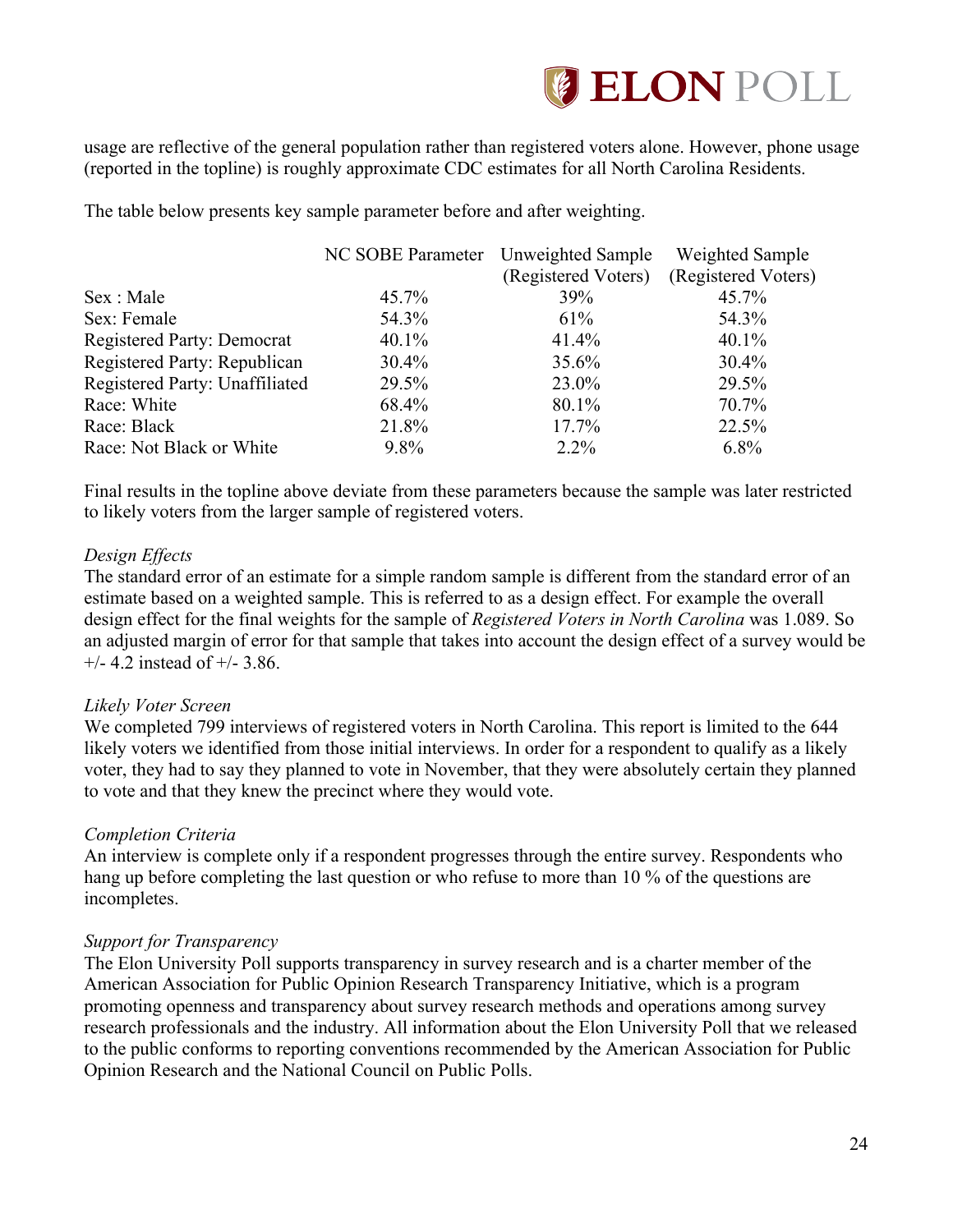

## *Question Construction and Question Order*

In releasing survey results, the Elon University Poll provides the questions as worded and the order in which respondents receive these questions. In some cases question ordering rotates to avoid biases. In an effort to provide neutral, non-biased questions, we attempt to observe conventional question wording and question order protocols in all of our polls. In order to avoid recency or primacy effects, we randomize candidate names and directional response options (e.g. support / oppose) within the text of each question. We pretest every questionnaire multiple times before entering the field.

#### *Branching Questions*

For many questions with multiple response options, we program our surveys to branch into a secondary probing question.

## *"Don't Know" & "Refused" Response Options*

All questions include an option for respondents to volunteer "Don't Know" or to refuse. Unless otherwise noted, interviewers do not prompt "don't know" responses.

#### **Frequently Asked Questions**

#### **1. Who pays for the Elon University Poll?**

Elon University fully funds the Elon University Poll. The poll operates under the auspices of the College of Arts and Sciences at Elon University, led by Dean Gabie Smith. The Elon University administration, led by Dr. Leo Lambert, president of the university, fully supports the Elon University Poll as part of its service commitment to state, regional, and national constituents. Because of this generous support, the Elon University poll does not engage in any contract work. This permits the Elon University Poll to operate as a neutral, non-biased, non-partisan resource.

#### **2. Does the Elon University Poll favor a certain party?**

The Elon University Poll is an academic, non-partisan survey. We do not engage or work with any political candidates or parties. We employ best practices to ensure the results are not biased.

### **3. Where do you get your numbers?**

We obtain a random sample of the North Carolina registered voter list from Survey Sample International (SSI). SSI enhances this list to provide up-to-date phone numbers for voters.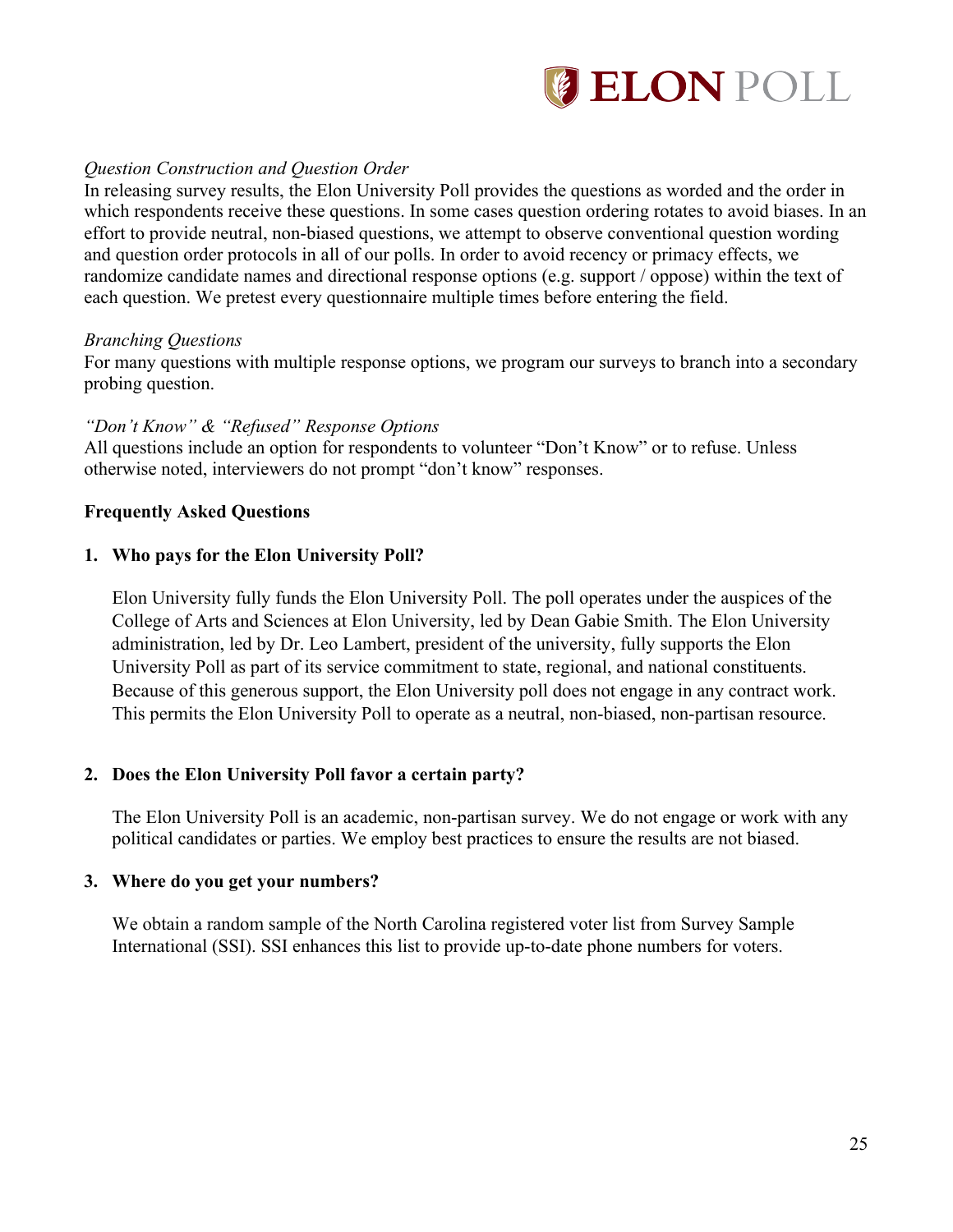

## **4. How many times do you call a number before giving up?**

We will attempt to call each working number up to three times before removing it from the sample.

#### **5. Do you call both cell phones and land lines?**

Yes. We use a mixed sample of both cell phones and landlines.

#### **6. Do you report non-response rates?**

Yes. We report non-response rates based on AAPOR guidelines. The response rate for the September 12-16, 2016 poll was 9%. The response rate is calculated using the American Association of Public Opinion Research (AAPOR) formula RR4.

#### **7. Do you weight the data?**

Yes. We apply weights to the data. An iterative proportional fitting algorithm generates weights based on Census and CDC population parameters of residents in North Carolina. Registered voter screens sometimes cause final weighted variables to not match those parameters exactly, which is intended.

#### **8. Do you randomize response options?**

Yes. We rotate the order of candidate names in all applicable questions. We also rotate order of text for other questions, such as those that include response options such as "more" and "less." Furthermore, we rotate the order of some questions themselves if we suspect the order of a question could bias results.

#### **9. How are students involved in the Elon University Poll?**

Elon University students are involved with the survey as part of the University's commitment to civic engagement and experiential learning where "students learn through doing." Student interviewers receive training prior to engaging in interviewing. A team of student polling associates assists the director with data collection.